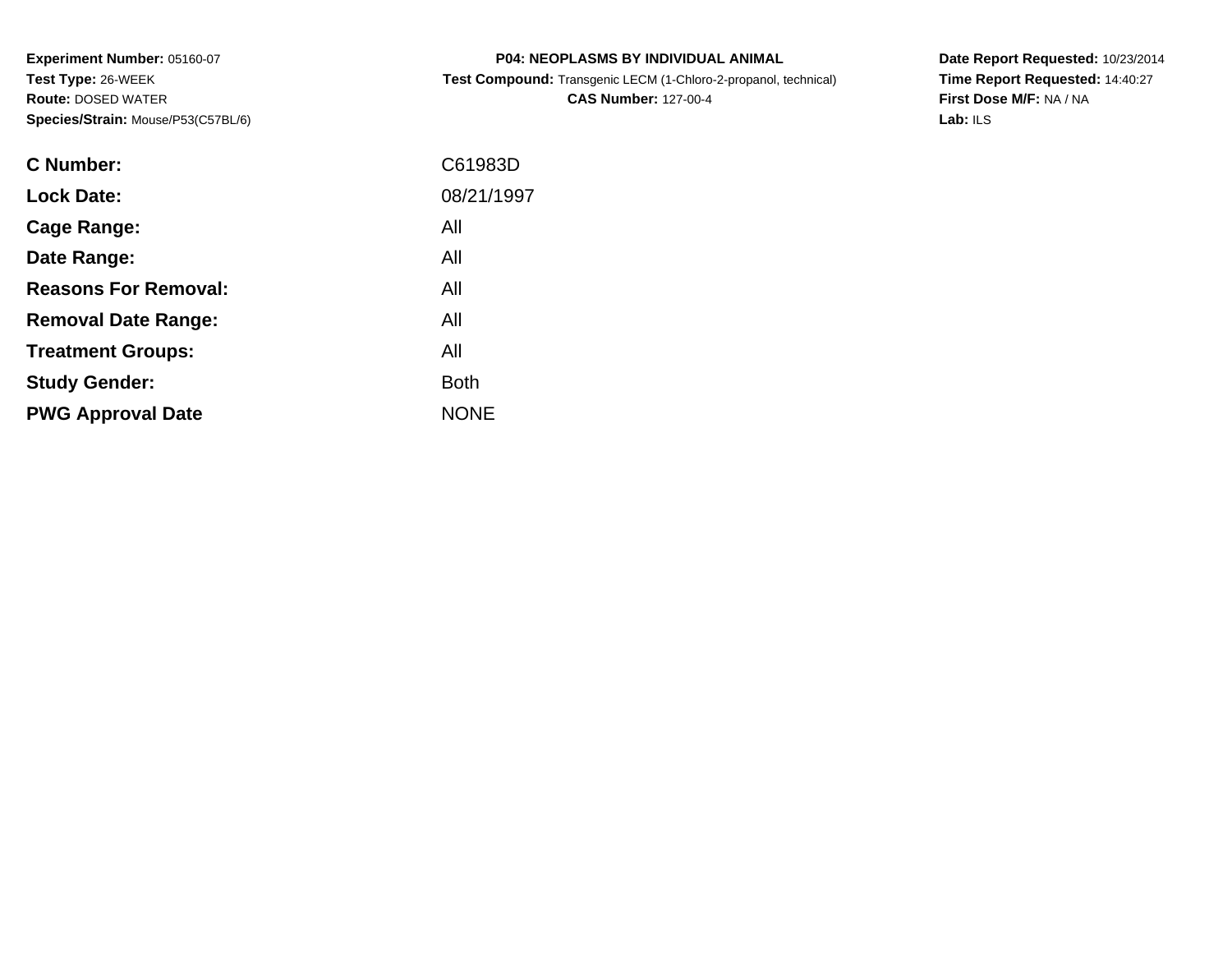**Test Type:** 26-WEEK

**Route:** DOSED WATER

**Species/Strain:** Mouse/P53(C57BL/6)

#### **P04: NEOPLASMS BY INDIVIDUAL ANIMAL**

**Test Compound:** Transgenic LECM (1-Chloro-2-propanol, technical)

### **CAS Number:** 127-00-4

**Date Report Requested:** 10/23/2014**Time Report Requested:** 14:40:27**First Dose M/F:** NA / NA**Lab:** ILS

| DAY ON TEST                  | $\boldsymbol{\theta}$<br>1      | $\boldsymbol{\theta}$<br>$\boldsymbol{l}$ | 0<br>$\boldsymbol{l}$                | 0<br>$\boldsymbol{l}$                          | 0<br>$\boldsymbol{l}$                | 0<br>$\boldsymbol{l}$                | 0<br>1                                 | 0<br>$\boldsymbol{l}$                | $\pmb{\theta}$<br>$\boldsymbol{l}$        | 0<br>1                                                      |                       |
|------------------------------|---------------------------------|-------------------------------------------|--------------------------------------|------------------------------------------------|--------------------------------------|--------------------------------------|----------------------------------------|--------------------------------------|-------------------------------------------|-------------------------------------------------------------|-----------------------|
| P53(C57BL/6) Mouse Male      | 8                               | 8                                         | 8                                    | 8                                              | 8                                    | 8                                    | 8                                      | 8                                    | 8                                         | 8                                                           |                       |
| 0 PPM<br><b>ANIMAL ID</b>    | 4<br>$\mathbf 0$<br>$\mathbf 0$ | $\boldsymbol{4}$<br>$\mathbf 0$<br>0      | $\boldsymbol{4}$<br>0<br>$\mathbf 0$ | $\boldsymbol{4}$<br>$\mathbf 0$<br>$\mathbf 0$ | $\boldsymbol{4}$<br>$\mathbf 0$<br>0 | $\boldsymbol{4}$<br>$\mathbf 0$<br>0 | $\boldsymbol{4}$<br>$\mathbf 0$<br>0   | $\boldsymbol{4}$<br>$\mathbf 0$<br>0 | $\boldsymbol{4}$<br>$\mathbf 0$<br>0      | $\boldsymbol{4}$<br>0<br>0                                  |                       |
|                              | 6<br>6<br>3                     | 6<br>6<br>4                               | 6<br>6<br>7                          | $6\phantom{1}6$<br>$6\phantom{1}6$<br>8        | 6<br>$\overline{7}$<br>$\mathbf{0}$  | 6<br>$\overline{7}$<br>6             | $6\phantom{1}6$<br>$\overline{7}$<br>9 | $6\phantom{1}6$<br>8<br>9            | $\overline{\mathcal{I}}$<br>$\frac{2}{2}$ | $\overline{7}$<br>$\overline{\mathbf{c}}$<br>$\overline{4}$ | <i><b>*TOTALS</b></i> |
| <b>Alimentary System</b>     |                                 |                                           |                                      |                                                |                                      |                                      |                                        |                                      |                                           |                                                             |                       |
| Liver                        | $\ddot{}$                       | +                                         | +                                    | +                                              | +                                    | +                                    | +                                      | +                                    | +                                         | +                                                           | 10                    |
| Salivary Glands              | $\ddot{}$                       | $\ddot{}$                                 | $\ddot{}$                            | $\ddot{}$                                      | +                                    | +                                    | +                                      | $\pm$                                | $\pm$                                     | $\ddot{}$                                                   | 10                    |
| Stomach, Forestomach         | $\ddot{}$                       | $+$                                       |                                      | $+$ $+$                                        | $+$                                  | $+$                                  | $+$                                    | $+$                                  | $\ddot{}$                                 | $\ddot{}$                                                   | 10                    |
| Stomach, Glandular           | $\ddot{}$                       |                                           |                                      |                                                | $\ddot{}$                            | $\ddot{}$                            | $\ddot{}$                              |                                      | $\ddot{}$                                 | $\ddot{}$                                                   | 10                    |
| <b>Cardiovascular System</b> |                                 |                                           |                                      |                                                |                                      |                                      |                                        |                                      |                                           |                                                             |                       |
| <b>NONE</b>                  |                                 |                                           |                                      |                                                |                                      |                                      |                                        |                                      |                                           |                                                             |                       |
| <b>Endocrine System</b>      |                                 |                                           |                                      |                                                |                                      |                                      |                                        |                                      |                                           |                                                             |                       |
| <b>Adrenal Cortex</b>        | $\ddot{}$                       | +                                         | +                                    |                                                | +                                    | +                                    | +                                      |                                      | +                                         | ٠                                                           | 10                    |
| Adrenal Medulla              | $\ddot{}$                       | $\ddot{}$                                 | $\ddot{}$                            | $+$                                            | $\ddot{}$                            | $+$                                  | $\ddot{}$                              | $\ddot{}$                            | $\ddot{}$                                 | $\pm$                                                       | 10                    |
| <b>Pituitary Gland</b>       | $\ddot{}$                       | $+$                                       | $+$                                  | $+$                                            | M                                    | $\boldsymbol{+}$                     | $\ddot{}$                              | $\ddot{}$                            | $\ddot{}$                                 | $\ddot{}$                                                   | 9                     |
| <b>Thyroid Gland</b>         | $\ddot{}$                       | $\ddot{}$                                 | $\ddot{}$                            | $\ddot{}$                                      | $\ddot{}$                            | $\ddot{}$                            | $\ddot{}$                              | $\ddot{}$                            | $\ddot{}$                                 | $\ddot{}$                                                   | 10                    |
| <b>General Body System</b>   |                                 |                                           |                                      |                                                |                                      |                                      |                                        |                                      |                                           |                                                             |                       |
| <b>NONE</b>                  |                                 |                                           |                                      |                                                |                                      |                                      |                                        |                                      |                                           |                                                             |                       |
| <b>Genital System</b>        |                                 |                                           |                                      |                                                |                                      |                                      |                                        |                                      |                                           |                                                             |                       |
| <b>NONE</b>                  |                                 |                                           |                                      |                                                |                                      |                                      |                                        |                                      |                                           |                                                             |                       |
| <b>Hematopoietic System</b>  |                                 |                                           |                                      |                                                |                                      |                                      |                                        |                                      |                                           |                                                             |                       |
| Lymph Node, Mandibular       | М                               |                                           |                                      |                                                |                                      |                                      | +                                      |                                      |                                           | +                                                           | 9                     |
| Spleen                       | $\ddot{}$                       | +                                         | +                                    | $\ddot{}$                                      | +                                    | $\ddot{}$                            | +                                      | $\ddot{}$                            | +                                         | $\ddot{}$                                                   | 10                    |

\* ..Total animals with tissue examined microscopically; Total animals with tumor **M** . Missing tissue M ..Missing tissue A ..Autolysis precludes evaluation + ..Tissue examined microscopically X ..Lesion present BLANK ..Not examined microscopicallyI ..Insufficient tissue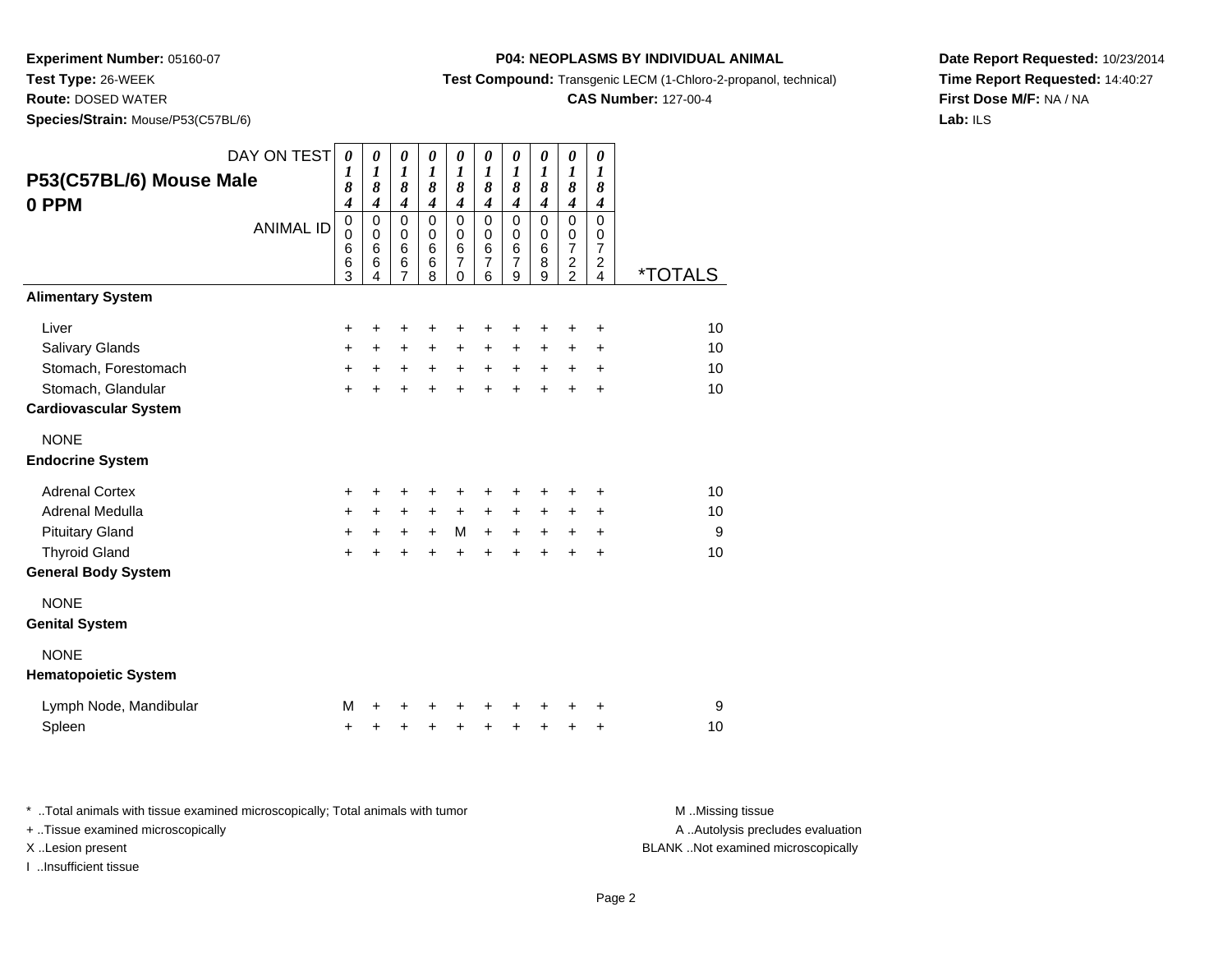**Test Type:** 26-WEEK

**Route:** DOSED WATER

**Species/Strain:** Mouse/P53(C57BL/6)

**Test Compound:** Transgenic LECM (1-Chloro-2-propanol, technical)

**CAS Number:** 127-00-4

**Date Report Requested:** 10/23/2014**Time Report Requested:** 14:40:27**First Dose M/F:** NA / NA**Lab:** ILS

| P53(C57BL/6) Mouse Male<br>0 PPM         | DAY ON TEST<br><b>ANIMAL ID</b> | $\boldsymbol{\theta}$<br>1<br>8<br>$\boldsymbol{4}$<br>$\pmb{0}$<br>$\mathbf 0$<br>6<br>6<br>3 | 0<br>1<br>8<br>$\boldsymbol{4}$<br>$\pmb{0}$<br>$\mathbf 0$<br>$\,6$<br>6<br>4 | $\boldsymbol{\theta}$<br>$\boldsymbol{l}$<br>8<br>4<br>$\pmb{0}$<br>$\pmb{0}$<br>$\,6$<br>$\,6$<br>$\overline{7}$ | 0<br>1<br>8<br>$\boldsymbol{4}$<br>$\pmb{0}$<br>$\mathbf 0$<br>$6\phantom{1}6$<br>6<br>8 | 0<br>$\boldsymbol{l}$<br>8<br>4<br>$\mathbf 0$<br>$\mathbf 0$<br>$\,6$<br>$\overline{7}$<br>0 | 0<br>$\boldsymbol{l}$<br>8<br>$\boldsymbol{4}$<br>$\pmb{0}$<br>0<br>$\,6$<br>$\overline{7}$<br>6 | $\boldsymbol{\theta}$<br>$\boldsymbol{l}$<br>8<br>4<br>$\mathbf 0$<br>$\pmb{0}$<br>$\,6$<br>$\overline{7}$<br>9 | 0<br>$\boldsymbol{l}$<br>8<br>$\overline{\boldsymbol{4}}$<br>$\pmb{0}$<br>0<br>$\,6$<br>8<br>$\boldsymbol{9}$ | 0<br>$\boldsymbol{l}$<br>8<br>4<br>$\mathbf 0$<br>$\begin{array}{c} 0 \\ 7 \end{array}$<br>$\frac{2}{2}$ | 0<br>1<br>8<br>4<br>$\mathbf 0$<br>0<br>$\boldsymbol{7}$<br>$\overline{\mathbf{c}}$<br>$\overline{\mathbf{4}}$ | <i><b>*TOTALS</b></i> |
|------------------------------------------|---------------------------------|------------------------------------------------------------------------------------------------|--------------------------------------------------------------------------------|-------------------------------------------------------------------------------------------------------------------|------------------------------------------------------------------------------------------|-----------------------------------------------------------------------------------------------|--------------------------------------------------------------------------------------------------|-----------------------------------------------------------------------------------------------------------------|---------------------------------------------------------------------------------------------------------------|----------------------------------------------------------------------------------------------------------|----------------------------------------------------------------------------------------------------------------|-----------------------|
| Thymus                                   |                                 | $\ddot{}$                                                                                      | $\div$                                                                         | +                                                                                                                 | $\div$                                                                                   | +                                                                                             | $\ddot{}$                                                                                        | $\ddot{}$                                                                                                       | $\ddot{}$                                                                                                     | $\ddot{}$                                                                                                | $\ddot{}$                                                                                                      | 10                    |
| <b>Integumentary System</b>              |                                 |                                                                                                |                                                                                |                                                                                                                   |                                                                                          |                                                                                               |                                                                                                  |                                                                                                                 |                                                                                                               |                                                                                                          |                                                                                                                |                       |
| Mammary Gland                            |                                 | M                                                                                              | M                                                                              | $\ddot{}$                                                                                                         | м                                                                                        | M                                                                                             | м                                                                                                | $\ddot{}$                                                                                                       | м                                                                                                             | м                                                                                                        | $\ddot{}$                                                                                                      | 3                     |
| Skin                                     |                                 | +                                                                                              |                                                                                |                                                                                                                   |                                                                                          |                                                                                               |                                                                                                  | +                                                                                                               | +                                                                                                             | +                                                                                                        | $\ddot{}$                                                                                                      | 10                    |
| Musculoskeletal System                   |                                 |                                                                                                |                                                                                |                                                                                                                   |                                                                                          |                                                                                               |                                                                                                  |                                                                                                                 |                                                                                                               |                                                                                                          |                                                                                                                |                       |
| <b>NONE</b>                              |                                 |                                                                                                |                                                                                |                                                                                                                   |                                                                                          |                                                                                               |                                                                                                  |                                                                                                                 |                                                                                                               |                                                                                                          |                                                                                                                |                       |
| Nervous System                           |                                 |                                                                                                |                                                                                |                                                                                                                   |                                                                                          |                                                                                               |                                                                                                  |                                                                                                                 |                                                                                                               |                                                                                                          |                                                                                                                |                       |
| <b>NONE</b><br><b>Respiratory System</b> |                                 |                                                                                                |                                                                                |                                                                                                                   |                                                                                          |                                                                                               |                                                                                                  |                                                                                                                 |                                                                                                               |                                                                                                          |                                                                                                                |                       |
| Lung<br><b>Special Senses System</b>     |                                 |                                                                                                |                                                                                |                                                                                                                   |                                                                                          |                                                                                               |                                                                                                  |                                                                                                                 |                                                                                                               |                                                                                                          | ٠                                                                                                              | 10                    |
| <b>NONE</b><br><b>Urinary System</b>     |                                 |                                                                                                |                                                                                |                                                                                                                   |                                                                                          |                                                                                               |                                                                                                  |                                                                                                                 |                                                                                                               |                                                                                                          |                                                                                                                |                       |
| Kidney<br><b>SYSTEMIC LESIONS</b>        |                                 | +                                                                                              |                                                                                |                                                                                                                   |                                                                                          |                                                                                               |                                                                                                  |                                                                                                                 |                                                                                                               |                                                                                                          | ٠                                                                                                              | 10                    |
| Multiple Organ                           |                                 |                                                                                                |                                                                                |                                                                                                                   |                                                                                          |                                                                                               |                                                                                                  |                                                                                                                 |                                                                                                               |                                                                                                          | +                                                                                                              | 10                    |

\* ..Total animals with tissue examined microscopically; Total animals with tumor **M** . Missing tissue M ..Missing tissue

+ ..Tissue examined microscopically

I ..Insufficient tissue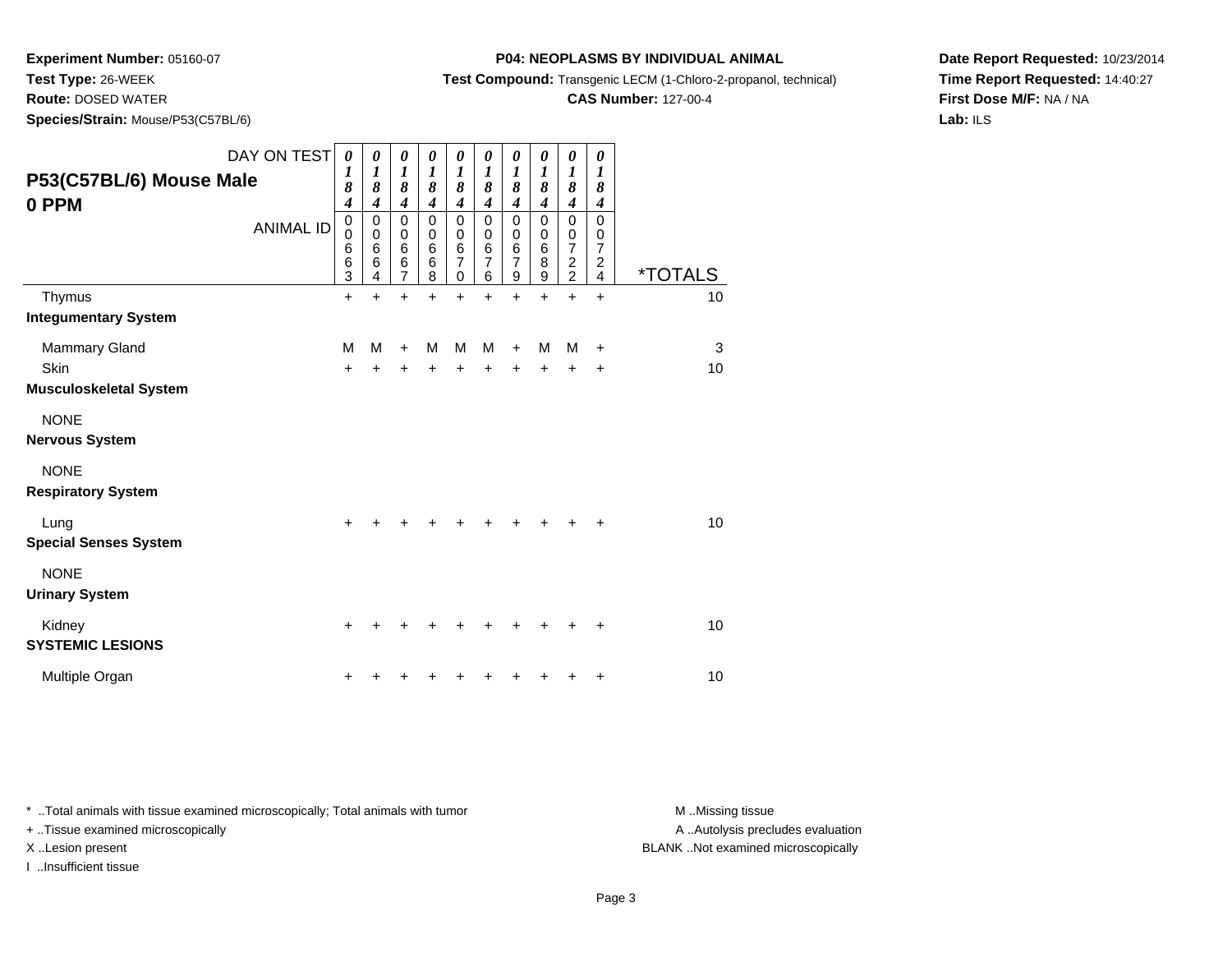| Experiment Number: 05160-07        |
|------------------------------------|
| <b>Test Type: 26-WEEK</b>          |
| <b>Route: DOSED WATER</b>          |
| Species/Strain: Mouse/P53(C57BL/6) |
|                                    |

 **Test Compound:** Transgenic LECM (1-Chloro-2-propanol, technical)**CAS Number:** 127-00-4

**Date Report Requested:** 10/23/2014**Time Report Requested:** 14:40:27**First Dose M/F:** NA / NA**Lab:** ILS

DAY ON TEST

### **P53(C57BL/6) Mouse Male250 PPM**

ANIMAL ID

\*TOTALS

**Alimentary System**

NONE

**Cardiovascular System**

NONE

**Endocrine System**

NONE

**General Body System**

NONE

**Genital System**

NONE

**Hematopoietic System**

NONE

**Integumentary System**

NONE

**Musculoskeletal System**

NONE

**Nervous System**

NONE

\* ..Total animals with tissue examined microscopically; Total animals with tumor **M** ..Missing tissue M ..Missing tissue

+ ..Tissue examined microscopically

I ..Insufficient tissue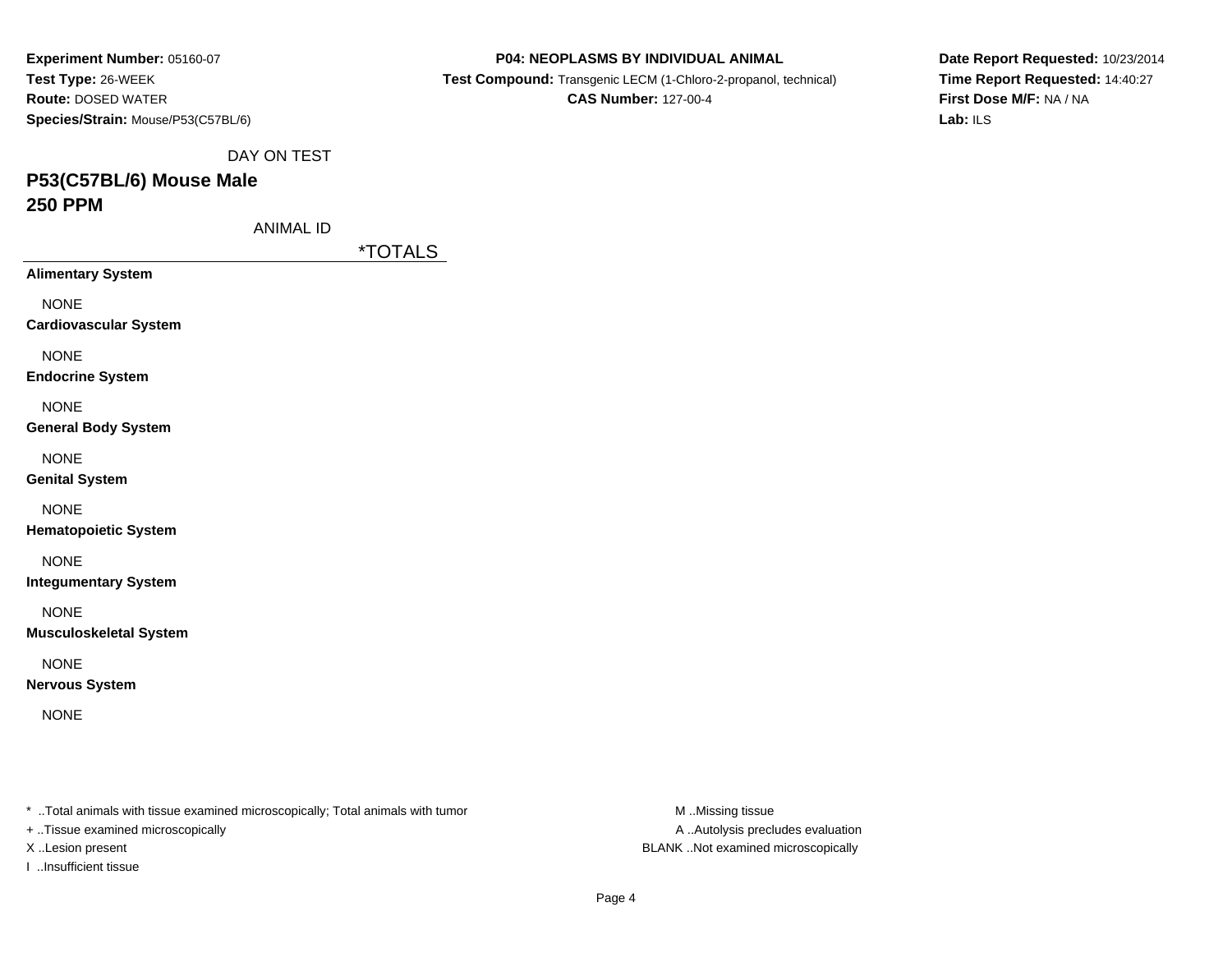| Experiment Number: 05160-07        |             |                       |                |
|------------------------------------|-------------|-----------------------|----------------|
| Test Type: 26-WEEK                 |             |                       | <b>Test Co</b> |
| <b>Route: DOSED WATER</b>          |             |                       |                |
| Species/Strain: Mouse/P53(C57BL/6) |             |                       |                |
|                                    | DAY ON TEST |                       |                |
| P53(C57BL/6) Mouse Male            |             |                       |                |
| <b>250 PPM</b>                     |             |                       |                |
|                                    | ANIMAL ID   |                       |                |
|                                    |             | <i><b>*TOTALS</b></i> |                |
| <b>Respiratory System</b>          |             |                       |                |
| <b>NONE</b>                        |             |                       |                |
| <b>Special Senses System</b>       |             |                       |                |
| <b>NONE</b>                        |             |                       |                |
| <b>Urinary System</b>              |             |                       |                |
| <b>NONE</b>                        |             |                       |                |

 $\mathbf n$  0

\* ..Total animals with tissue examined microscopically; Total animals with tumor **M** . Missing tissue M ..Missing tissue

+ ..Tissue examined microscopically

X ..Lesion present BLANK ..Not examined microscopically

**SYSTEMIC LESIONS**

Multiple Organ

I ..Insufficient tissue

**P04: NEOPLASMS BY INDIVIDUAL ANIMAL**

**Test Compound:** Transgenic LECM (1-Chloro-2-propanol, technical)

**CAS Number:** 127-00-4

**Date Report Requested:** 10/23/2014**Time Report Requested:** 14:40:27**First Dose M/F:** NA / NA**Lab:** ILS

Page 5

A ..Autolysis precludes evaluation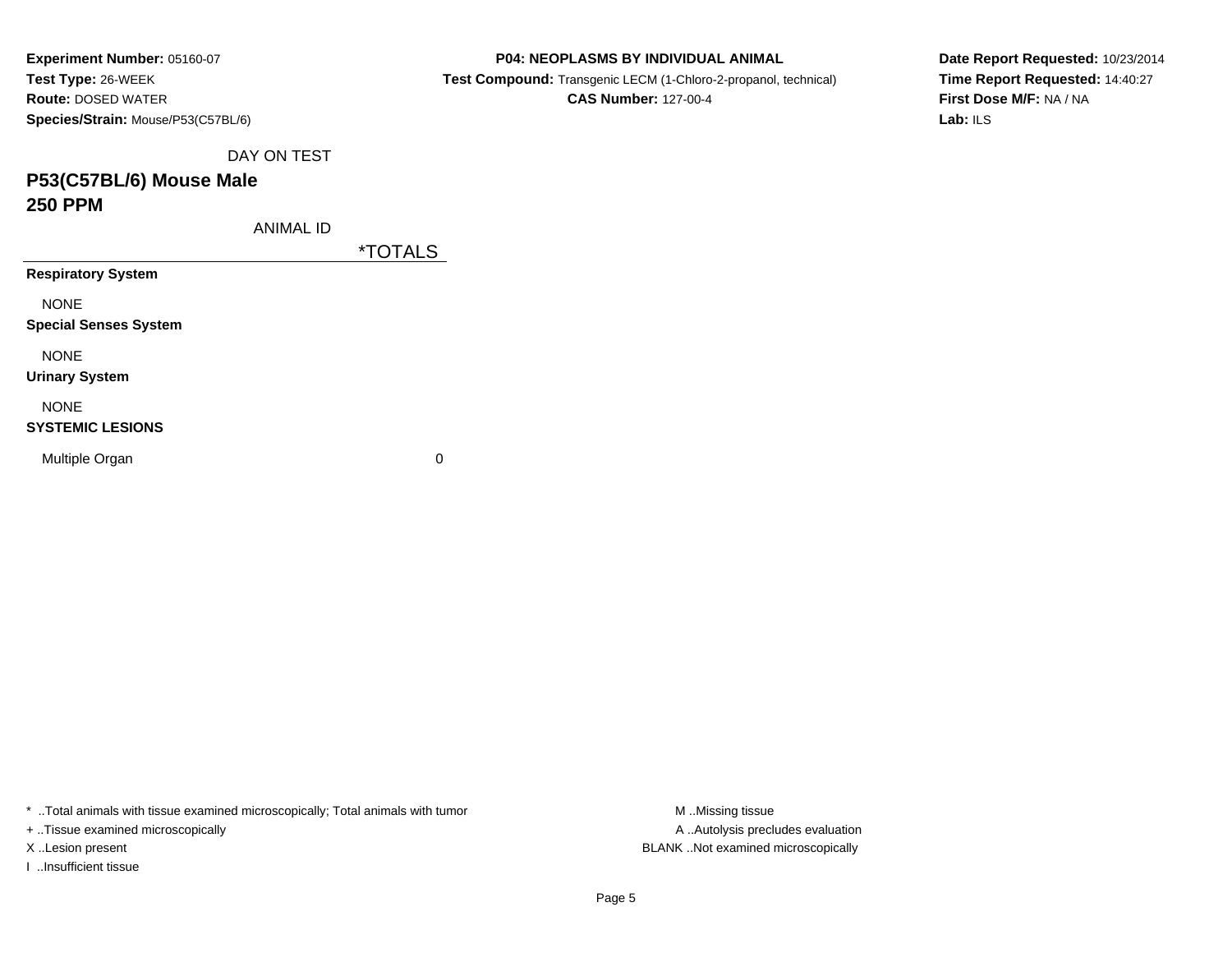| Experiment Number: 05160-07<br>Test Type: 26-WEEK<br><b>Route: DOSED WATER</b><br>Species/Strain: Mouse/P53(C57BL/6) | P04: NEOPLASMS BY INDIVIDUAL ANIMAL<br>Test Compound: Transgenic LECM (1-Chloro-2-propanol, technical)<br><b>CAS Number: 127-00-4</b> |
|----------------------------------------------------------------------------------------------------------------------|---------------------------------------------------------------------------------------------------------------------------------------|
| DAY ON TEST<br>P53(C57BL/6) Mouse Male<br><b>500 PPM</b>                                                             |                                                                                                                                       |
| <b>ANIMAL ID</b>                                                                                                     |                                                                                                                                       |
| <b>Alimentary System</b>                                                                                             | <i><b>*TOTALS</b></i>                                                                                                                 |
| <b>NONE</b><br><b>Cardiovascular System</b>                                                                          |                                                                                                                                       |
| <b>NONE</b><br><b>Endocrine System</b>                                                                               |                                                                                                                                       |
| <b>NONE</b><br><b>General Body System</b>                                                                            |                                                                                                                                       |
| <b>NONE</b><br><b>Genital System</b>                                                                                 |                                                                                                                                       |
| <b>NONE</b><br><b>Hematopoietic System</b>                                                                           |                                                                                                                                       |
| <b>NONE</b><br><b>Integumentary System</b>                                                                           |                                                                                                                                       |
| <b>NONE</b><br><b>Musculoskeletal System</b>                                                                         |                                                                                                                                       |
| <b>NONE</b><br><b>Nervous System</b>                                                                                 |                                                                                                                                       |
| <b>NONE</b>                                                                                                          |                                                                                                                                       |
|                                                                                                                      |                                                                                                                                       |
| * Total animals with tissue examined microscopically; Total animals with tumor                                       | M.Missing tissue                                                                                                                      |

+ ..Tissue examined microscopically

I ..Insufficient tissue

A ..Autolysis precludes evaluation X ..Lesion present BLANK ..Not examined microscopically

**Date Report Requested:** 10/23/2014**Time Report Requested:** 14:40:27**First Dose M/F:** NA / NA**Lab:** ILS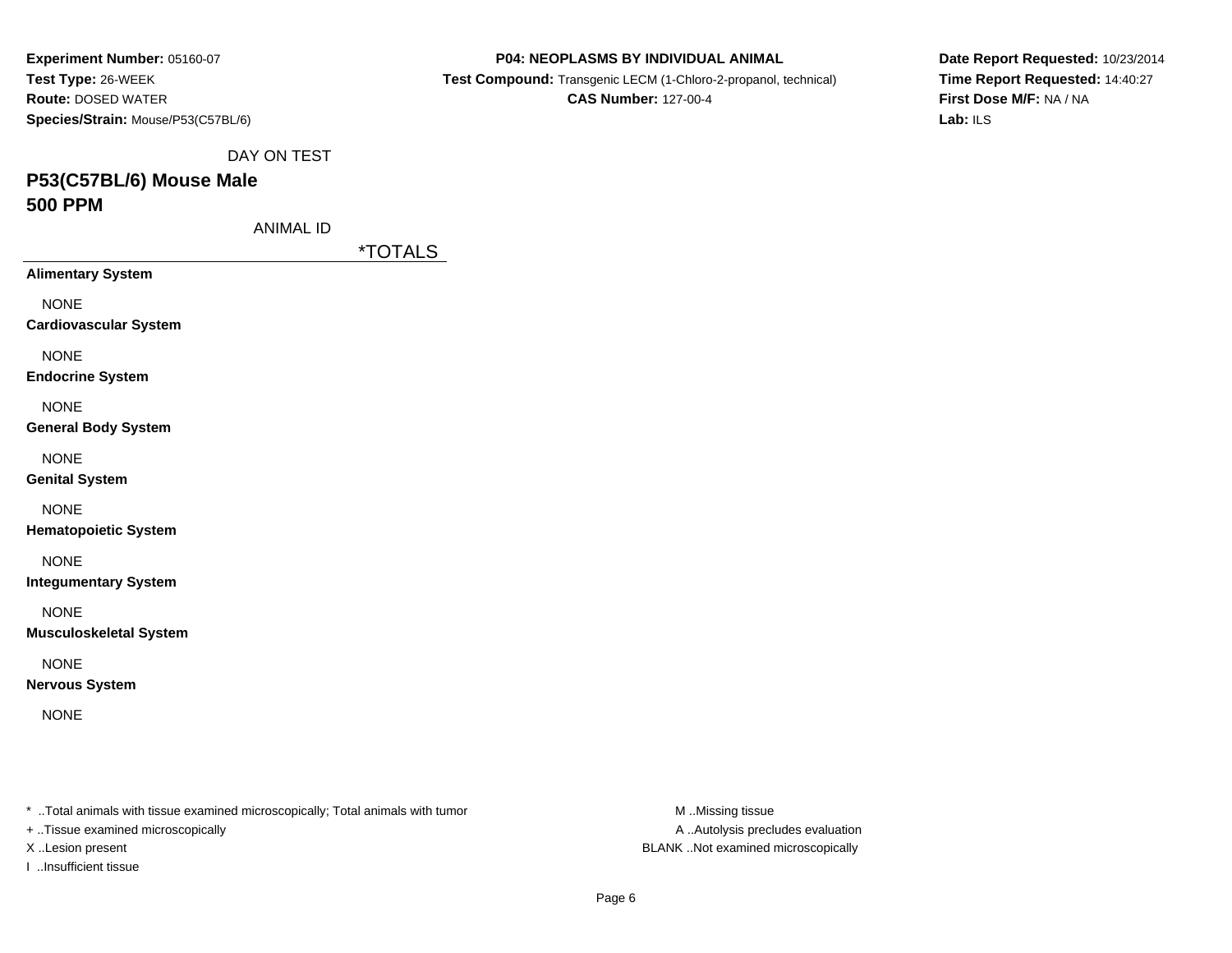| Experiment Number: 05160-07        | <b>P04: NEOPLASMS BY INDIVIDUAL ANIMAL</b>                      |  |
|------------------------------------|-----------------------------------------------------------------|--|
| Test Type: 26-WEEK                 | Test Compound: Transgenic LECM (1-Chloro-2-propanol, technical) |  |
| <b>Route: DOSED WATER</b>          | <b>CAS Number: 127-00-4</b>                                     |  |
| Species/Strain: Mouse/P53(C57BL/6) |                                                                 |  |
| DAY ON TEST                        |                                                                 |  |
| P53(C57BL/6) Mouse Male            |                                                                 |  |
| <b>500 PPM</b>                     |                                                                 |  |
| <b>ANIMAL ID</b>                   |                                                                 |  |
|                                    | <i><b>*TOTALS</b></i>                                           |  |
| <b>Respiratory System</b>          |                                                                 |  |
| <b>NONE</b>                        |                                                                 |  |
| <b>Special Senses System</b>       |                                                                 |  |
| <b>NONE</b>                        |                                                                 |  |
| <b>Urinary System</b>              |                                                                 |  |
| <b>NONE</b>                        |                                                                 |  |
| <b>SYSTEMIC LESIONS</b>            |                                                                 |  |
| Multiple Organ                     | 0                                                               |  |
|                                    |                                                                 |  |
|                                    |                                                                 |  |

\* ..Total animals with tissue examined microscopically; Total animals with tumor **M** ..Missing tissue M ..Missing tissue

+ ..Tissue examined microscopically

I ..Insufficient tissue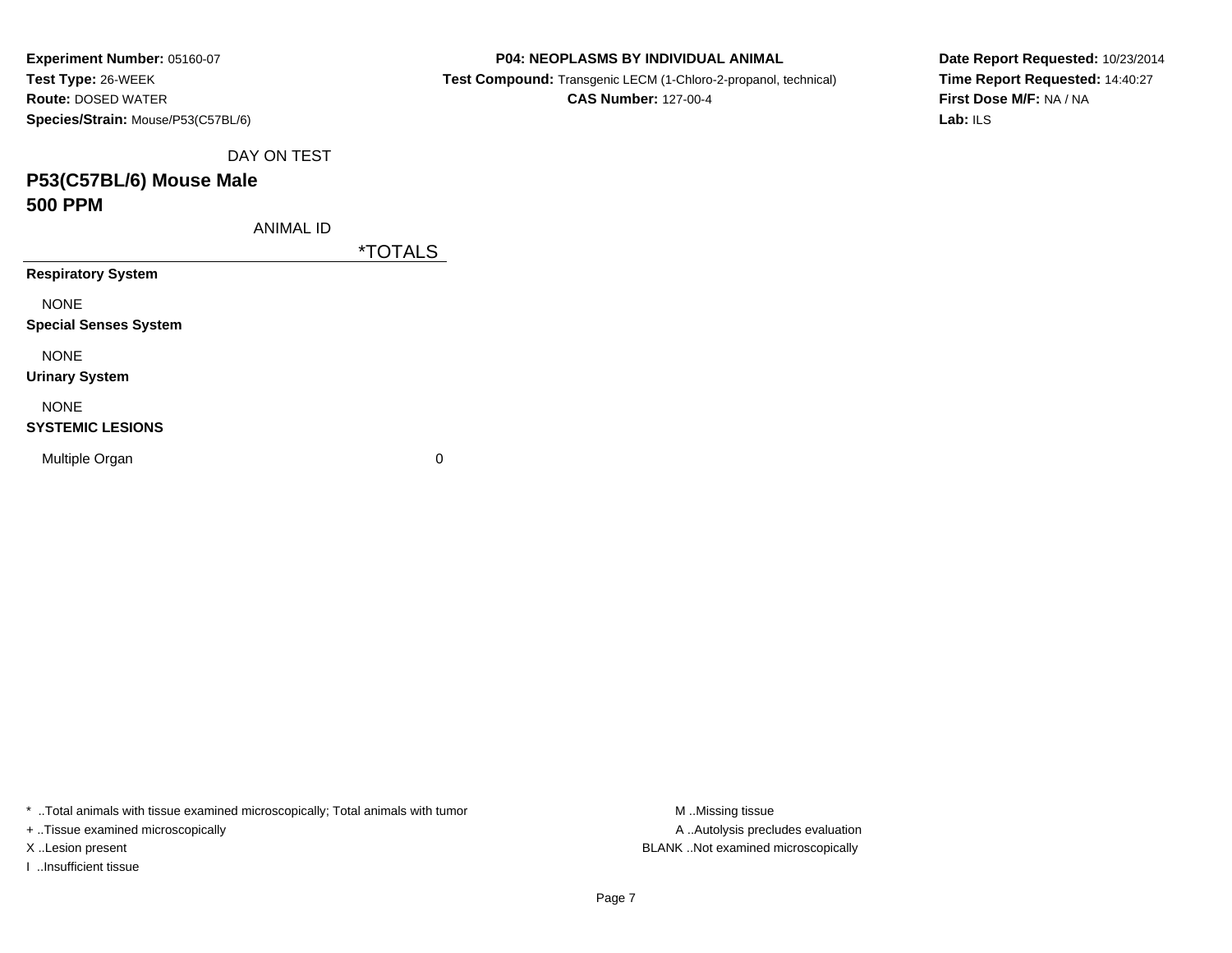**Test Type:** 26-WEEK

**Route:** DOSED WATER

**Species/Strain:** Mouse/P53(C57BL/6)

#### **P04: NEOPLASMS BY INDIVIDUAL ANIMAL**

**Test Compound:** Transgenic LECM (1-Chloro-2-propanol, technical)

### **CAS Number:** 127-00-4

**Date Report Requested:** 10/23/2014**Time Report Requested:** 14:40:27**First Dose M/F:** NA / NA**Lab:** ILS

| P53(C57BL/6) Mouse Male<br><b>1000 PPM</b>                                                                               | DAY ON TEST<br><b>ANIMAL ID</b> | $\boldsymbol{\theta}$<br>1<br>8<br>5<br>$\mathbf 0$<br>$\mathbf 0$<br>6<br>$\overline{7}$<br>1 | $\boldsymbol{\theta}$<br>1<br>8<br>5<br>$\mathbf 0$<br>0<br>6<br>7<br>$\overline{2}$ | $\boldsymbol{\theta}$<br>$\boldsymbol{l}$<br>8<br>5<br>$\mathbf 0$<br>$\mathbf 0$<br>6<br>8<br>6 | $\boldsymbol{\theta}$<br>$\boldsymbol{l}$<br>8<br>5<br>$\mathbf 0$<br>0<br>$6\phantom{1}6$<br>8<br>7 | 0<br>$\boldsymbol{l}$<br>8<br>$\sqrt{5}$<br>$\pmb{0}$<br>$\mathbf 0$<br>6<br>$\boldsymbol{9}$<br>1 | 0<br>$\boldsymbol{l}$<br>$\boldsymbol{\delta}$<br>$\sqrt{5}$<br>$\mathbf 0$<br>$\mathbf 0$<br>$\overline{7}$<br>0<br>6 | $\pmb{\theta}$<br>1<br>8<br>5<br>$\mathbf 0$<br>$\mathbf 0$<br>$\overline{7}$<br>0<br>9 | 0<br>1<br>8<br>5<br>$\mathbf 0$<br>0<br>$\overline{7}$<br>1<br>$\Omega$ | $\pmb{\theta}$<br>$\boldsymbol{l}$<br>8<br>$\sqrt{5}$<br>$\pmb{0}$<br>$\mathbf 0$<br>$\overline{7}$<br>$\overline{\mathbf{c}}$<br>1 | $\boldsymbol{\theta}$<br>$\boldsymbol{l}$<br>8<br>5<br>$\mathbf 0$<br>0<br>$\overline{7}$<br>3<br>$\overline{2}$ | <i><b>*TOTALS</b></i> |
|--------------------------------------------------------------------------------------------------------------------------|---------------------------------|------------------------------------------------------------------------------------------------|--------------------------------------------------------------------------------------|--------------------------------------------------------------------------------------------------|------------------------------------------------------------------------------------------------------|----------------------------------------------------------------------------------------------------|------------------------------------------------------------------------------------------------------------------------|-----------------------------------------------------------------------------------------|-------------------------------------------------------------------------|-------------------------------------------------------------------------------------------------------------------------------------|------------------------------------------------------------------------------------------------------------------|-----------------------|
| <b>Alimentary System</b>                                                                                                 |                                 |                                                                                                |                                                                                      |                                                                                                  |                                                                                                      |                                                                                                    |                                                                                                                        |                                                                                         |                                                                         |                                                                                                                                     |                                                                                                                  |                       |
| Liver<br>Salivary Glands<br>Stomach, Forestomach<br>Stomach, Glandular<br><b>Cardiovascular System</b>                   |                                 | +<br>$\ddot{}$<br>$\ddot{}$<br>$\ddot{}$                                                       | +<br>$+$<br>$+$                                                                      | +<br>$+$<br>$+$<br>$\ddot{}$                                                                     | +<br>$+$                                                                                             | +<br>$+$                                                                                           | +<br>$\ddot{}$<br>$+$ $+$ $+$ $+$                                                                                      | +<br>+<br>$\ddot{}$                                                                     | +<br>$\ddot{}$<br>$+$                                                   | +<br>+<br>$\ddot{}$<br>$\ddot{}$                                                                                                    | +<br>+<br>$\ddot{}$<br>$\ddot{}$                                                                                 | 10<br>10<br>10<br>10  |
| <b>NONE</b><br><b>Endocrine System</b>                                                                                   |                                 |                                                                                                |                                                                                      |                                                                                                  |                                                                                                      |                                                                                                    |                                                                                                                        |                                                                                         |                                                                         |                                                                                                                                     |                                                                                                                  |                       |
| <b>Adrenal Cortex</b><br>Adrenal Medulla<br><b>Pituitary Gland</b><br><b>Thyroid Gland</b><br><b>General Body System</b> |                                 | +<br>+<br>+<br>$+$                                                                             | $\ddot{}$<br>$+$<br>$\ddot{}$<br>$\ddot{}$                                           | М<br>M<br>M<br>$\ddot{}$                                                                         | +<br>$\ddot{}$<br>$\ddot{}$<br>$\ddot{}$                                                             | +<br>$\ddot{}$<br>$+$<br>$\ddot{}$                                                                 | $+$<br>$+$<br>$\ddot{}$                                                                                                | +<br>$+$<br>M<br>$\ddot{}$                                                              | $\ddot{}$<br>$\ddot{}$<br>$\ddot{}$                                     | +<br>+<br>$\ddot{}$<br>$\ddot{}$                                                                                                    | +<br>$\ddot{}$<br>$\ddot{}$<br>$\ddot{}$                                                                         | 9<br>$9\,$<br>8<br>10 |
| <b>NONE</b><br><b>Genital System</b><br><b>NONE</b>                                                                      |                                 |                                                                                                |                                                                                      |                                                                                                  |                                                                                                      |                                                                                                    |                                                                                                                        |                                                                                         |                                                                         |                                                                                                                                     |                                                                                                                  |                       |
| <b>Hematopoietic System</b>                                                                                              |                                 |                                                                                                |                                                                                      |                                                                                                  |                                                                                                      |                                                                                                    |                                                                                                                        |                                                                                         |                                                                         |                                                                                                                                     |                                                                                                                  |                       |
| Lymph Node, Mandibular<br>Spleen                                                                                         |                                 | +<br>+                                                                                         | +                                                                                    | +                                                                                                | $\ddot{}$                                                                                            | $\ddot{}$                                                                                          | $\ddot{}$                                                                                                              | +                                                                                       | +                                                                       | ٠<br>+                                                                                                                              | +<br>+                                                                                                           | 10<br>10              |

| Total animals with tissue examined microscopically; Total animals with tumor | M Missing tissue                   |
|------------------------------------------------------------------------------|------------------------------------|
| + Tissue examined microscopically                                            | A Autolysis precludes evaluation   |
| X Lesion present                                                             | BLANK Not examined microscopically |
| …Insufficient tissue                                                         |                                    |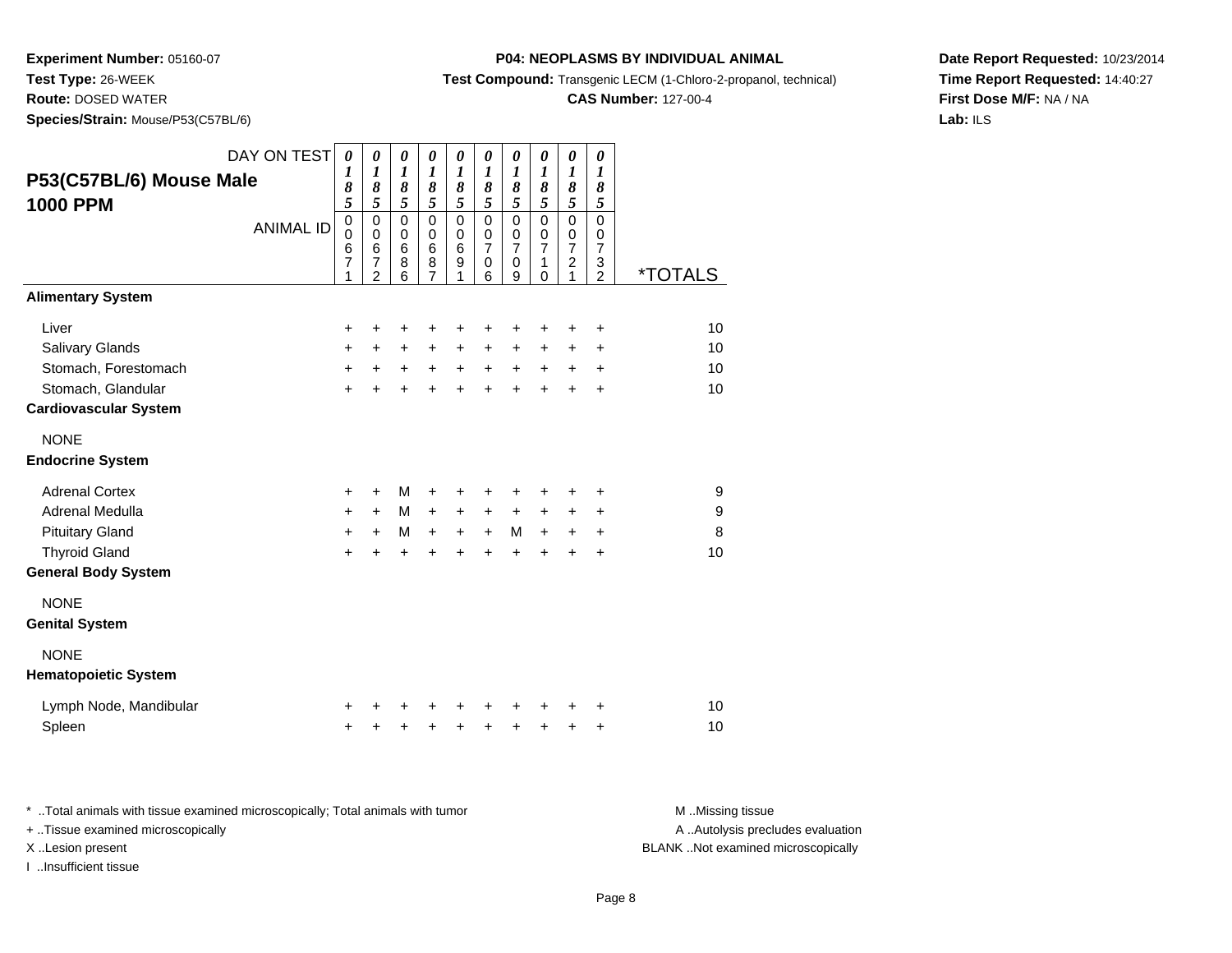**Test Type:** 26-WEEK

**Route:** DOSED WATER

**Species/Strain:** Mouse/P53(C57BL/6)

**Test Compound:** Transgenic LECM (1-Chloro-2-propanol, technical)

**CAS Number:** 127-00-4

**Date Report Requested:** 10/23/2014**Time Report Requested:** 14:40:27**First Dose M/F:** NA / NA**Lab:** ILS

|                                            | DAY ON TEST      | $\boldsymbol{\theta}$                   | 0                                     | $\pmb{\theta}$                            | 0                                                          | 0                                             | 0                                                  | 0                                                                | 0                                          | 0                                                                 | 0                                                         |                            |
|--------------------------------------------|------------------|-----------------------------------------|---------------------------------------|-------------------------------------------|------------------------------------------------------------|-----------------------------------------------|----------------------------------------------------|------------------------------------------------------------------|--------------------------------------------|-------------------------------------------------------------------|-----------------------------------------------------------|----------------------------|
| P53(C57BL/6) Mouse Male<br><b>1000 PPM</b> |                  | 1<br>8<br>5                             | 1<br>8<br>5                           | $\boldsymbol{l}$<br>8<br>$\overline{5}$   | $\boldsymbol{l}$<br>8<br>5                                 | 1<br>8<br>5                                   | 1<br>8<br>$\sqrt{5}$                               | $\boldsymbol{l}$<br>8<br>5                                       | $\boldsymbol{l}$<br>8<br>5                 | $\boldsymbol{l}$<br>8<br>5                                        | $\boldsymbol{l}$<br>8<br>5                                |                            |
|                                            | <b>ANIMAL ID</b> | $\pmb{0}$<br>$\mathbf 0$<br>6<br>7<br>1 | $\pmb{0}$<br>$\pmb{0}$<br>6<br>7<br>2 | $\pmb{0}$<br>$\pmb{0}$<br>$\,6$<br>8<br>6 | $\mathbf 0$<br>0<br>$6\phantom{1}6$<br>8<br>$\overline{7}$ | $\mathbf 0$<br>$\mathbf 0$<br>$\,6$<br>9<br>1 | $\pmb{0}$<br>$\pmb{0}$<br>$\overline{7}$<br>0<br>6 | $\mathbf 0$<br>$\mathbf 0$<br>$\overline{7}$<br>$\mathbf 0$<br>9 | $\pmb{0}$<br>0<br>$\overline{7}$<br>1<br>0 | $\mathbf 0$<br>$\pmb{0}$<br>$\overline{7}$<br>$\overline{c}$<br>1 | $\mathbf 0$<br>0<br>$\overline{7}$<br>3<br>$\overline{2}$ | <i><b>*TOTALS</b></i>      |
| Thymus                                     |                  | $\ddot{}$                               | ÷                                     | $\ddot{}$                                 | ÷                                                          | $\ddot{}$                                     | $\ddot{}$                                          | $\ddot{}$                                                        | $\ddot{}$                                  | $\ddot{}$                                                         | $\ddot{}$                                                 | 10                         |
| <b>Integumentary System</b>                |                  |                                         |                                       |                                           |                                                            |                                               |                                                    |                                                                  |                                            |                                                                   |                                                           |                            |
| Mammary Gland                              |                  | +                                       | М                                     | M                                         | $\ddot{}$                                                  | M                                             | M                                                  | M                                                                | M                                          | M                                                                 | M                                                         | 2                          |
| <b>Skin</b>                                |                  | +                                       | +                                     | +                                         | ٠                                                          | $\ddot{}$                                     | $\div$                                             | $\ddot{}$                                                        | $\ddot{}$                                  | $\ddot{}$                                                         | $\ddot{}$                                                 | 10                         |
| <b>Musculoskeletal System</b>              |                  |                                         |                                       |                                           |                                                            |                                               |                                                    |                                                                  |                                            |                                                                   |                                                           |                            |
| <b>NONE</b>                                |                  |                                         |                                       |                                           |                                                            |                                               |                                                    |                                                                  |                                            |                                                                   |                                                           |                            |
| <b>Nervous System</b>                      |                  |                                         |                                       |                                           |                                                            |                                               |                                                    |                                                                  |                                            |                                                                   |                                                           |                            |
| <b>NONE</b>                                |                  |                                         |                                       |                                           |                                                            |                                               |                                                    |                                                                  |                                            |                                                                   |                                                           |                            |
| <b>Respiratory System</b>                  |                  |                                         |                                       |                                           |                                                            |                                               |                                                    |                                                                  |                                            |                                                                   |                                                           |                            |
| Lung                                       |                  | +                                       |                                       |                                           |                                                            |                                               |                                                    |                                                                  |                                            |                                                                   | +                                                         | 10                         |
| <b>Special Senses System</b>               |                  |                                         |                                       |                                           |                                                            |                                               |                                                    |                                                                  |                                            |                                                                   |                                                           |                            |
| <b>NONE</b><br><b>Urinary System</b>       |                  |                                         |                                       |                                           |                                                            |                                               |                                                    |                                                                  |                                            |                                                                   |                                                           |                            |
| Kidney                                     |                  | +                                       |                                       |                                           |                                                            |                                               |                                                    |                                                                  |                                            |                                                                   | +                                                         | 10                         |
| <b>SYSTEMIC LESIONS</b>                    |                  |                                         |                                       |                                           |                                                            |                                               |                                                    |                                                                  |                                            |                                                                   |                                                           |                            |
| Multiple Organ                             |                  |                                         |                                       |                                           |                                                            |                                               |                                                    |                                                                  |                                            |                                                                   |                                                           | 10                         |
|                                            |                  |                                         |                                       |                                           |                                                            |                                               |                                                    |                                                                  |                                            |                                                                   |                                                           | ***<br>***END OF MALE DATA |

\* ..Total animals with tissue examined microscopically; Total animals with tumor **M** . Missing tissue M ..Missing tissue

+ ..Tissue examined microscopically

I ..Insufficient tissue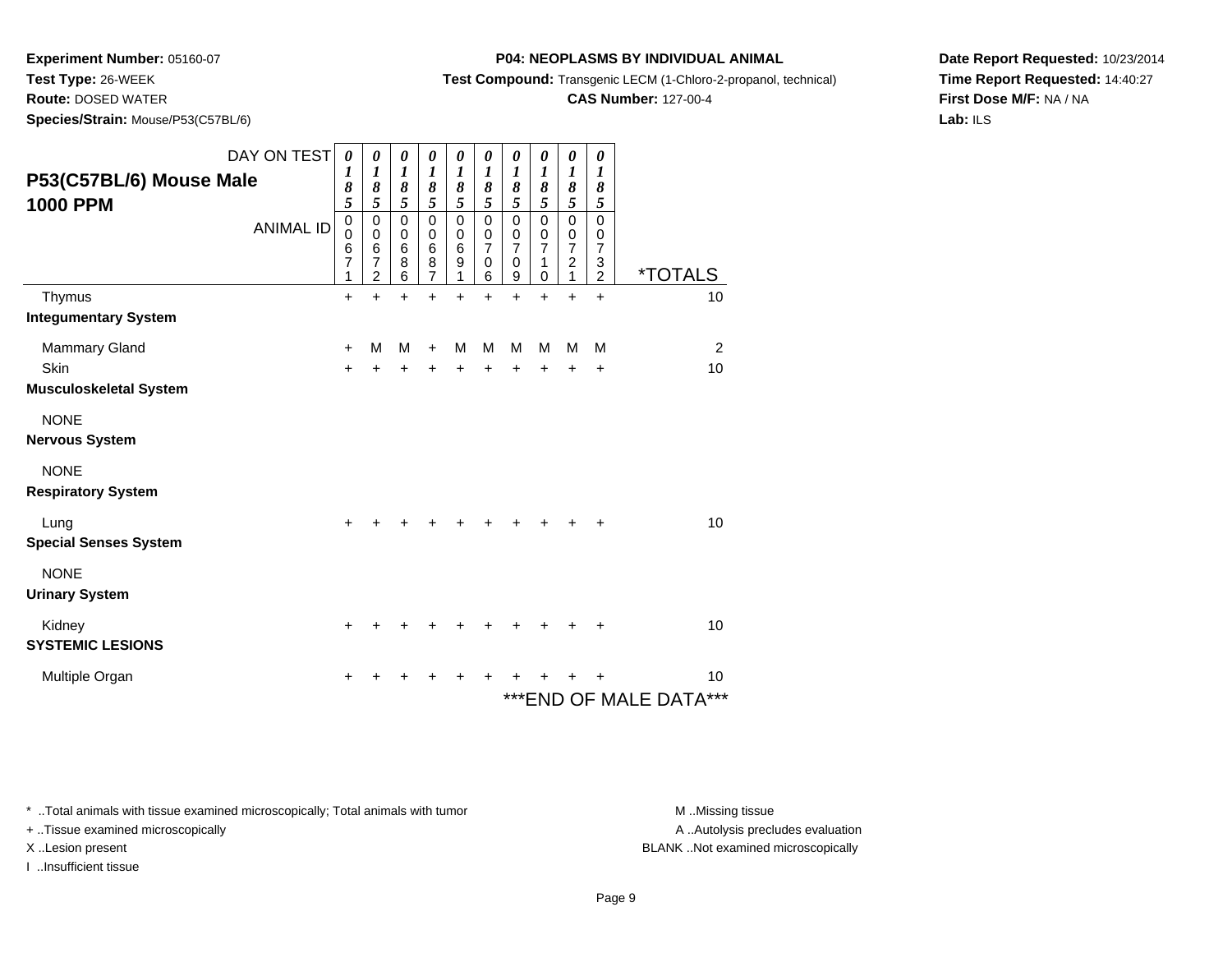**Test Type:** 26-WEEK

**Route:** DOSED WATER

**Species/Strain:** Mouse/P53(C57BL/6)

#### **P04: NEOPLASMS BY INDIVIDUAL ANIMAL**

**Test Compound:** Transgenic LECM (1-Chloro-2-propanol, technical)

### **CAS Number:** 127-00-4

**Date Report Requested:** 10/23/2014**Time Report Requested:** 14:40:27**First Dose M/F:** NA / NA**Lab:** ILS

| P53(C57BL/6) Mouse Female<br>0 PPM                                                                     | DAY ON TEST<br><b>ANIMAL ID</b> | $\boldsymbol{\theta}$<br>$\boldsymbol{l}$<br>8<br>$\mathfrak{z}$<br>$\mathbf 0$<br>$\pmb{0}$<br>5<br>8<br>$\Omega$ | 0<br>$\boldsymbol{l}$<br>$\pmb{8}$<br>$\mathfrak{z}$<br>$\pmb{0}$<br>$\pmb{0}$<br>$\sqrt{5}$<br>8<br>6 | 0<br>1<br>8<br>$\mathfrak{z}$<br>$\mathbf 0$<br>$\mathbf 0$<br>6<br>0<br>4 | 0<br>$\boldsymbol{l}$<br>7<br>$\mathfrak{z}$<br>$\mathbf 0$<br>$\mathbf 0$<br>6<br>0<br>5 | 0<br>$\boldsymbol{\theta}$<br>7<br>0<br>$\pmb{0}$<br>$\pmb{0}$<br>$\,6$<br>$\overline{2}$<br>5 | 0<br>1<br>8<br>$\mathfrak{z}$<br>$\mathbf 0$<br>0<br>$\,6$<br>3<br>1 | 0<br>1<br>8<br>$\overline{\mathbf{3}}$<br>$\mathbf 0$<br>0<br>6<br>5<br>$\overline{4}$ | 0<br>1<br>8<br>$\mathfrak{z}$<br>$\Omega$<br>$\mathbf 0$<br>6<br>5<br>6 | 0<br>$\boldsymbol{l}$<br>8<br>$\mathfrak{z}$<br>$\mathbf 0$<br>$\pmb{0}$<br>6<br>5<br>7 | 0<br>$\boldsymbol{l}$<br>8<br>$\mathfrak{z}$<br>$\mathbf 0$<br>$\pmb{0}$<br>6<br>5<br>9 | <u><i><b>*TOTALS</b></i></u>  |
|--------------------------------------------------------------------------------------------------------|---------------------------------|--------------------------------------------------------------------------------------------------------------------|--------------------------------------------------------------------------------------------------------|----------------------------------------------------------------------------|-------------------------------------------------------------------------------------------|------------------------------------------------------------------------------------------------|----------------------------------------------------------------------|----------------------------------------------------------------------------------------|-------------------------------------------------------------------------|-----------------------------------------------------------------------------------------|-----------------------------------------------------------------------------------------|-------------------------------|
| <b>Alimentary System</b>                                                                               |                                 |                                                                                                                    |                                                                                                        |                                                                            |                                                                                           |                                                                                                |                                                                      |                                                                                        |                                                                         |                                                                                         |                                                                                         |                               |
| Liver<br>Salivary Glands<br>Stomach, Forestomach<br>Stomach, Glandular<br><b>Cardiovascular System</b> |                                 | +<br>+<br>$\ddot{}$<br>$+$                                                                                         | +<br>$\ddot{}$<br>$\ddot{}$<br>$\ddot{}$                                                               | +<br>+<br>+<br>+                                                           |                                                                                           |                                                                                                | $\pm$<br>$\ddot{}$<br>$+$<br>$\ddot{}$                               | +<br>$\ddot{}$<br>$+$<br>$+$                                                           | +<br>+<br>$+$<br>$\ddot{}$                                              | ٠<br>$\ddot{}$<br>$\ddot{}$<br>$\ddot{}$                                                | ÷<br>$\ddot{}$<br>$\ddot{}$<br>$\ddot{}$                                                | 8<br>8<br>8<br>8              |
| <b>NONE</b><br><b>Endocrine System</b>                                                                 |                                 |                                                                                                                    |                                                                                                        |                                                                            |                                                                                           |                                                                                                |                                                                      |                                                                                        |                                                                         |                                                                                         |                                                                                         |                               |
| <b>Adrenal Cortex</b><br>Adrenal Medulla<br><b>Pituitary Gland</b><br><b>Thyroid Gland</b>             |                                 | +<br>+<br>$\ddot{}$<br>$+$                                                                                         | +<br>$\ddot{}$<br>М<br>$\ddot{}$                                                                       | +<br>+<br>$\ddot{}$<br>$\ddot{}$                                           |                                                                                           |                                                                                                | +<br>$\ddot{}$<br>$\ddot{}$<br>$\ddot{}$                             | +<br>$\ddot{}$<br>$+$<br>$\ddot{}$                                                     | ٠<br>$\ddot{}$<br>$+$<br>$\ddot{}$                                      | +<br>+<br>$\ddot{}$<br>+                                                                | +<br>+<br>$\ddot{}$<br>$\div$                                                           | 8<br>8<br>$\overline{7}$<br>8 |
| <b>General Body System</b><br><b>NONE</b><br><b>Genital System</b>                                     |                                 |                                                                                                                    |                                                                                                        |                                                                            |                                                                                           |                                                                                                |                                                                      |                                                                                        |                                                                         |                                                                                         |                                                                                         |                               |
| <b>Uterus</b><br><b>Hematopoietic System</b>                                                           |                                 | $\ddot{}$                                                                                                          |                                                                                                        |                                                                            |                                                                                           |                                                                                                |                                                                      |                                                                                        |                                                                         |                                                                                         |                                                                                         | 1                             |
| Lymph Node, Mandibular<br>Spleen                                                                       |                                 | +                                                                                                                  |                                                                                                        | +<br>+                                                                     |                                                                                           |                                                                                                | +                                                                    | +                                                                                      | +                                                                       | +                                                                                       | +<br>+                                                                                  | 8<br>8                        |

\* ..Total animals with tissue examined microscopically; Total animals with tumor **M** . Missing tissue M ..Missing tissue A ..Autolysis precludes evaluation + ..Tissue examined microscopically X ..Lesion present BLANK ..Not examined microscopicallyI ..Insufficient tissue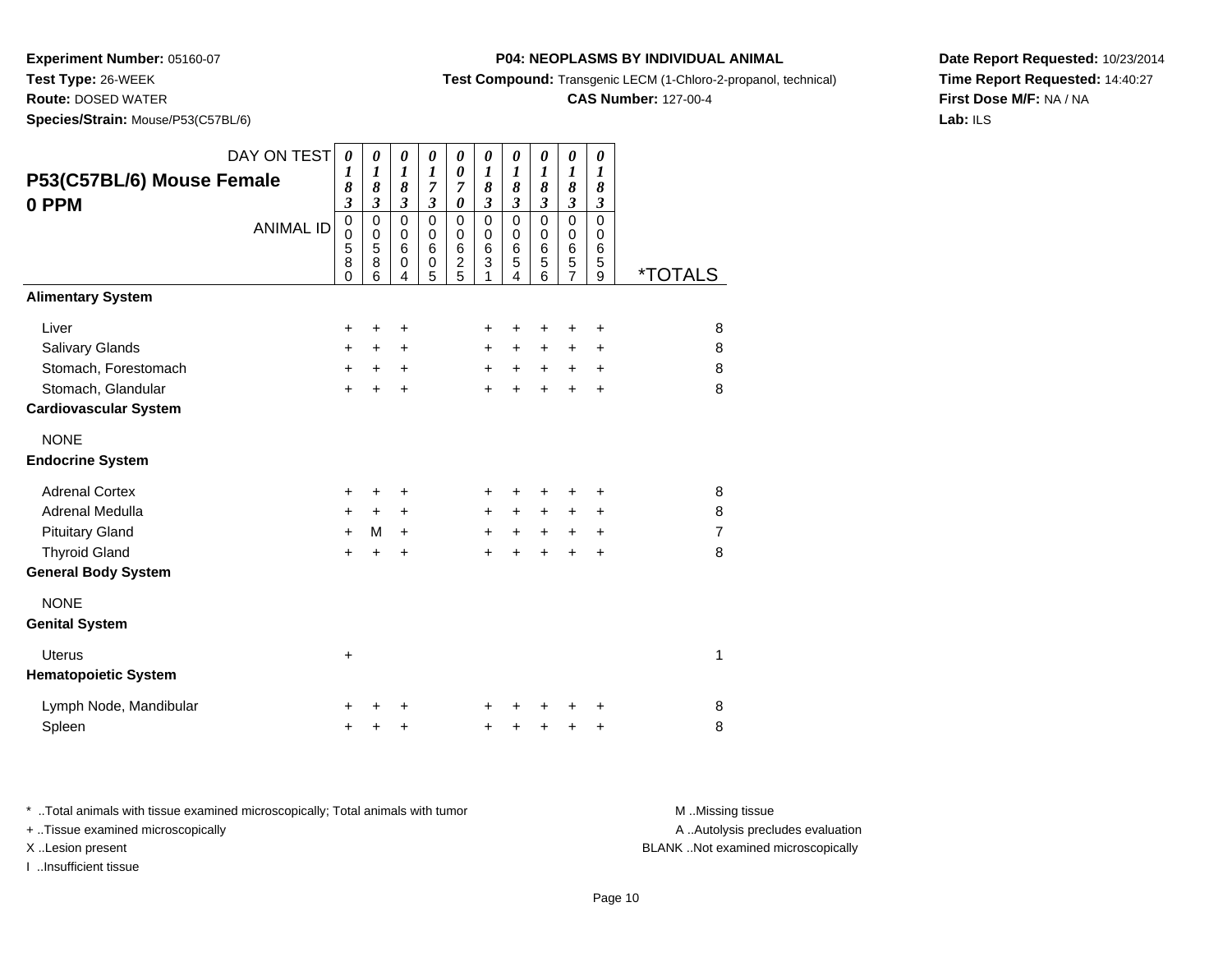**Test Type:** 26-WEEK

**Route:** DOSED WATER

**Species/Strain:** Mouse/P53(C57BL/6)

**P04: NEOPLASMS BY INDIVIDUAL ANIMAL**

**Test Compound:** Transgenic LECM (1-Chloro-2-propanol, technical)

**CAS Number:** 127-00-4

**Date Report Requested:** 10/23/2014**Time Report Requested:** 14:40:27**First Dose M/F:** NA / NA**Lab:** ILS

| DAY ON TEST<br>P53(C57BL/6) Mouse Female<br>0 PPM<br><b>ANIMAL ID</b> | 0<br>1<br>8<br>$\boldsymbol{\beta}$<br>$\pmb{0}$<br>0<br>5<br>8<br>0 | 0<br>$\boldsymbol{l}$<br>8<br>$\mathfrak{z}$<br>$\pmb{0}$<br>$\pmb{0}$<br>$\sqrt{5}$<br>8<br>6 | $\boldsymbol{\theta}$<br>$\boldsymbol{l}$<br>$\pmb{8}$<br>$\mathfrak{z}$<br>$\mathbf 0$<br>0<br>$6\phantom{1}6$<br>$\mathbf 0$<br>4 | 0<br>$\boldsymbol{l}$<br>$\overline{7}$<br>$\boldsymbol{\beta}$<br>$\pmb{0}$<br>0<br>$6\phantom{1}6$<br>$\mathbf 0$<br>5 | 0<br>$\boldsymbol{\theta}$<br>$\overline{7}$<br>0<br>0<br>$\boldsymbol{0}$<br>$\begin{array}{c} 6 \\ 2 \\ 5 \end{array}$ | 0<br>$\boldsymbol{l}$<br>8<br>$\boldsymbol{\beta}$<br>$\boldsymbol{0}$<br>$\begin{array}{c} 0 \\ 6 \\ 3 \end{array}$<br>1 | 0<br>$\boldsymbol{l}$<br>8<br>$\mathfrak{z}$<br>0<br>0<br>6<br>5 | $\pmb{\theta}$<br>$\boldsymbol{l}$<br>8<br>$\boldsymbol{\mathfrak{z}}$<br>0<br>0<br>6<br>5<br>6 | $\boldsymbol{\theta}$<br>$\boldsymbol{l}$<br>8<br>$\mathfrak{z}$<br>0<br>0<br>6<br>5<br>7 | 0<br>$\boldsymbol{l}$<br>8<br>$\boldsymbol{\beta}$<br>$\mathbf 0$<br>0<br>$\begin{array}{c} 6 \\ 5 \end{array}$<br>$\overline{9}$ | <i><b>*TOTALS</b></i> |
|-----------------------------------------------------------------------|----------------------------------------------------------------------|------------------------------------------------------------------------------------------------|-------------------------------------------------------------------------------------------------------------------------------------|--------------------------------------------------------------------------------------------------------------------------|--------------------------------------------------------------------------------------------------------------------------|---------------------------------------------------------------------------------------------------------------------------|------------------------------------------------------------------|-------------------------------------------------------------------------------------------------|-------------------------------------------------------------------------------------------|-----------------------------------------------------------------------------------------------------------------------------------|-----------------------|
| Thymus                                                                | $\ddot{}$                                                            | $\ddot{}$                                                                                      | $\ddot{}$                                                                                                                           |                                                                                                                          |                                                                                                                          | $\ddot{}$                                                                                                                 | 4<br>$\ddot{}$                                                   | $\ddot{}$                                                                                       | $\ddot{}$                                                                                 | $\ddot{}$                                                                                                                         | 8                     |
| <b>Integumentary System</b>                                           |                                                                      |                                                                                                |                                                                                                                                     |                                                                                                                          |                                                                                                                          |                                                                                                                           |                                                                  |                                                                                                 |                                                                                           |                                                                                                                                   |                       |
| Mammary Gland<br><b>Skin</b><br><b>Musculoskeletal System</b>         | ٠<br>$+$                                                             |                                                                                                | +<br>+                                                                                                                              |                                                                                                                          |                                                                                                                          | +<br>$\ddot{}$                                                                                                            |                                                                  | +                                                                                               |                                                                                           | +<br>٠                                                                                                                            | 8<br>8                |
| <b>NONE</b><br><b>Nervous System</b>                                  |                                                                      |                                                                                                |                                                                                                                                     |                                                                                                                          |                                                                                                                          |                                                                                                                           |                                                                  |                                                                                                 |                                                                                           |                                                                                                                                   |                       |
| <b>NONE</b><br><b>Respiratory System</b>                              |                                                                      |                                                                                                |                                                                                                                                     |                                                                                                                          |                                                                                                                          |                                                                                                                           |                                                                  |                                                                                                 |                                                                                           |                                                                                                                                   |                       |
| Lung<br><b>Special Senses System</b>                                  | $\pm$                                                                | $\div$                                                                                         | ٠                                                                                                                                   |                                                                                                                          |                                                                                                                          | $\ddot{}$                                                                                                                 | +                                                                | $+$                                                                                             | $\ddot{}$                                                                                 |                                                                                                                                   | 8                     |
| <b>NONE</b><br><b>Urinary System</b>                                  |                                                                      |                                                                                                |                                                                                                                                     |                                                                                                                          |                                                                                                                          |                                                                                                                           |                                                                  |                                                                                                 |                                                                                           |                                                                                                                                   |                       |
| Kidney<br><b>SYSTEMIC LESIONS</b>                                     | $\ddot{}$                                                            |                                                                                                | +                                                                                                                                   |                                                                                                                          |                                                                                                                          | ٠                                                                                                                         |                                                                  |                                                                                                 |                                                                                           |                                                                                                                                   | 8                     |
| Multiple Organ                                                        |                                                                      |                                                                                                | +                                                                                                                                   |                                                                                                                          |                                                                                                                          | +                                                                                                                         |                                                                  |                                                                                                 |                                                                                           |                                                                                                                                   | 8                     |

\* ..Total animals with tissue examined microscopically; Total animals with tumor **M** . Missing tissue M ..Missing tissue

+ ..Tissue examined microscopically

I ..Insufficient tissue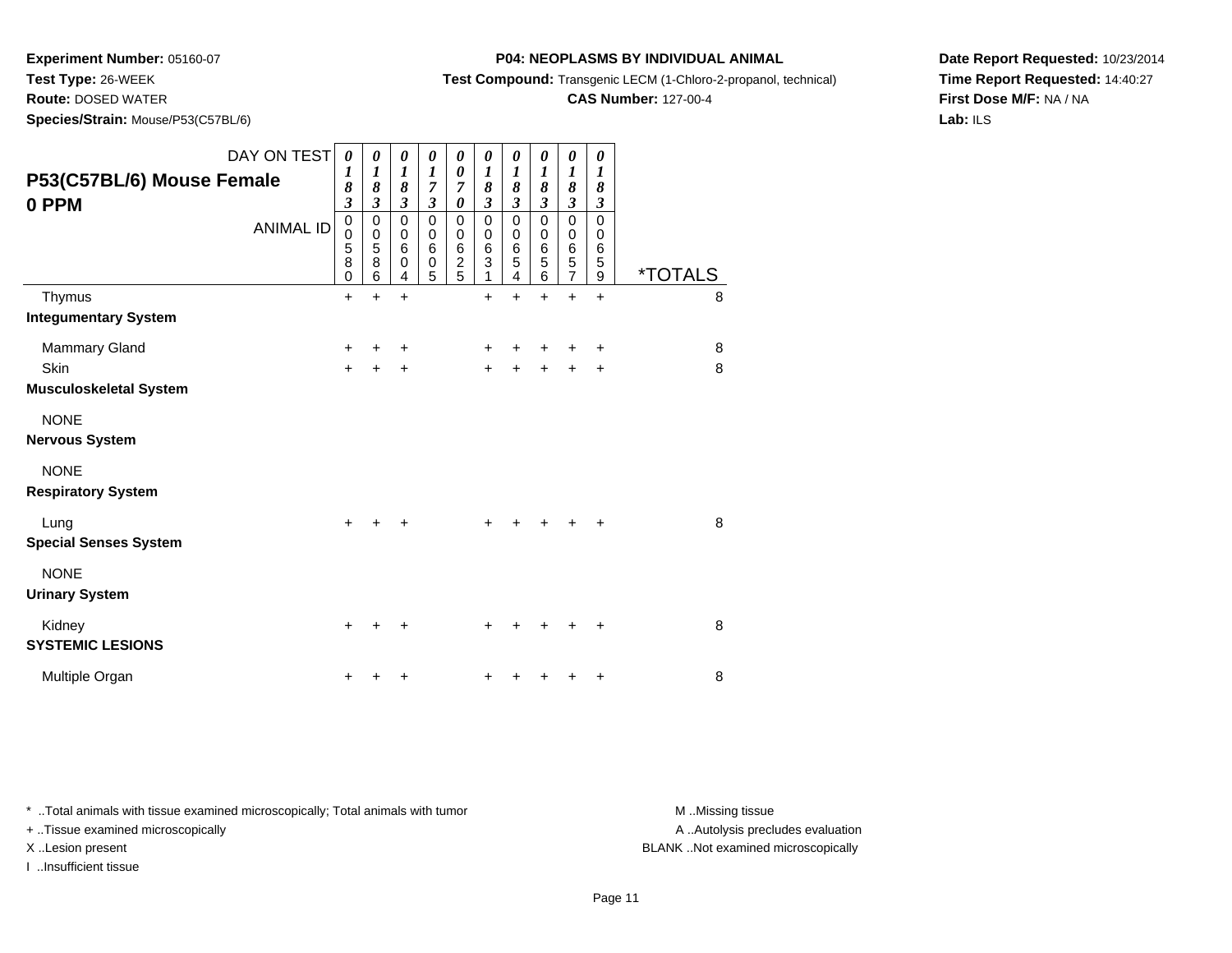| Experiment Number: 05160-07        |
|------------------------------------|
| <b>Test Type: 26-WEEK</b>          |
| <b>Route: DOSED WATER</b>          |
| Species/Strain: Mouse/P53(C57BL/6) |

 **Test Compound:** Transgenic LECM (1-Chloro-2-propanol, technical)**CAS Number:** 127-00-4

**Date Report Requested:** 10/23/2014**Time Report Requested:** 14:40:27**First Dose M/F:** NA / NA**Lab:** ILS

DAY ON TEST

# **P53(C57BL/6) Mouse Female250 PPM**

ANIMAL ID

\*TOTALS

**Alimentary System**

NONE

**Cardiovascular System**

NONE

**Endocrine System**

NONE

**General Body System**

NONE

**Genital System**

NONE

**Hematopoietic System**

NONE

**Integumentary System**

NONE

**Musculoskeletal System**

NONE

**Nervous System**

NONE

\* ..Total animals with tissue examined microscopically; Total animals with tumor **M** ..Missing tissue M ..Missing tissue

+ ..Tissue examined microscopically

I ..Insufficient tissue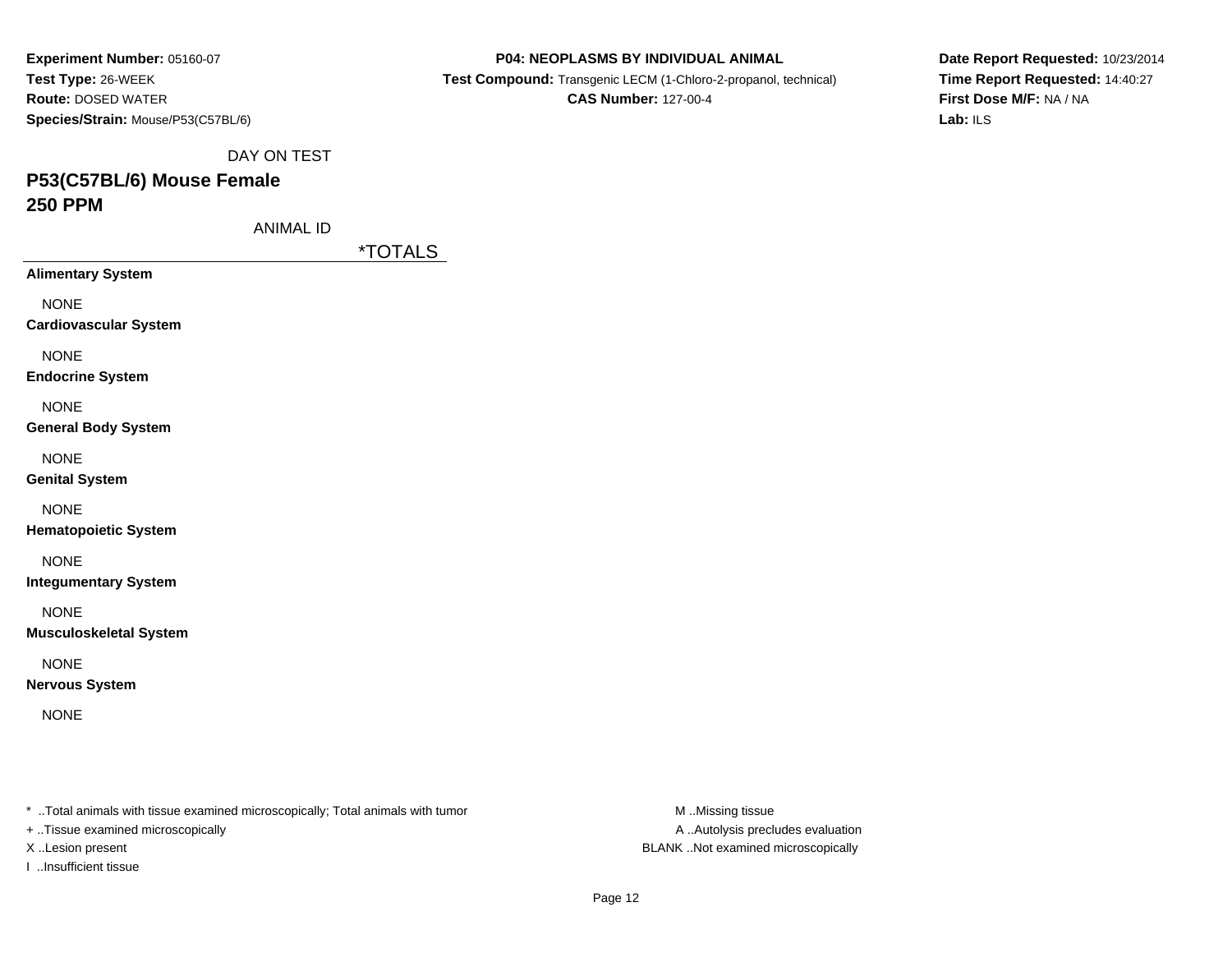| Experiment Number: 05160-07        |
|------------------------------------|
| Test Type: 26-WEEK                 |
| <b>Route: DOSED WATER</b>          |
| Species/Strain: Mouse/P53(C57BL/6) |

**Test Compound:** Transgenic LECM (1-Chloro-2-propanol, technical)

**CAS Number:** 127-00-4

**Date Report Requested:** 10/23/2014**Time Report Requested:** 14:40:27**First Dose M/F:** NA / NA**Lab:** ILS

DAY ON TEST

# **P53(C57BL/6) Mouse Female250 PPM**

ANIMAL ID

\*TOTALS

**Respiratory System**

NONE

**Special Senses System**

NONE

**Urinary System**

NONE

#### **SYSTEMIC LESIONS**

Multiple Organ

 $\mathbf n$  0

\* ..Total animals with tissue examined microscopically; Total animals with tumor **M** ...Missing tissue M ...Missing tissue

+ ..Tissue examined microscopically

I ..Insufficient tissue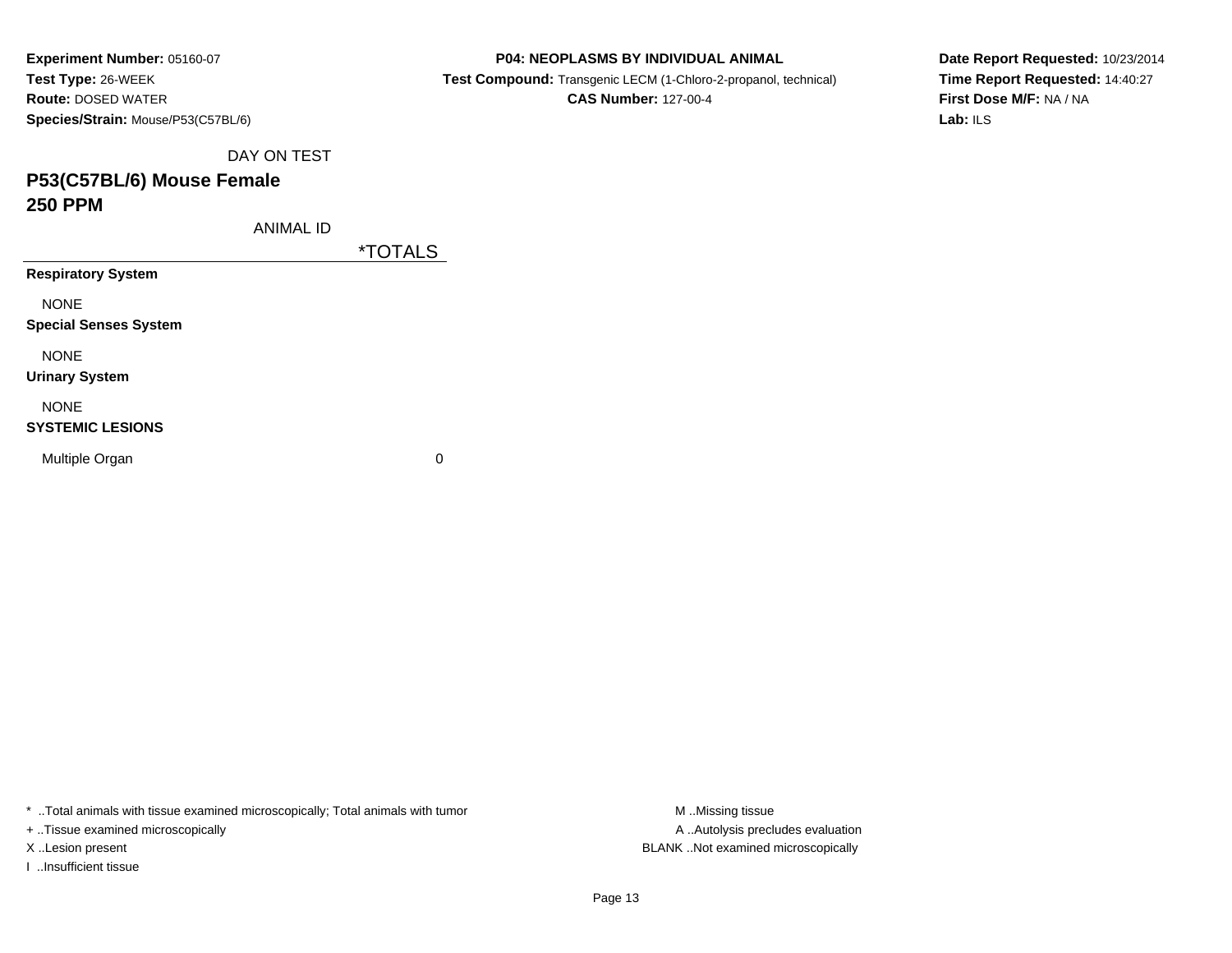| Experiment Number: 05160-07        |
|------------------------------------|
| Test Type: 26-WEEK                 |
| <b>Route: DOSED WATER</b>          |
| Species/Strain: Mouse/P53(C57BL/6) |

 **Test Compound:** Transgenic LECM (1-Chloro-2-propanol, technical)**CAS Number:** 127-00-4

**Date Report Requested:** 10/23/2014**Time Report Requested:** 14:40:27**First Dose M/F:** NA / NA**Lab:** ILS

DAY ON TEST

# **P53(C57BL/6) Mouse Female500 PPM**

ANIMAL ID

\*TOTALS

**Alimentary System**

NONE

**Cardiovascular System**

NONE

**Endocrine System**

NONE

**General Body System**

NONE

**Genital System**

NONE

**Hematopoietic System**

NONE

**Integumentary System**

NONE

**Musculoskeletal System**

NONE

**Nervous System**

NONE

\* ..Total animals with tissue examined microscopically; Total animals with tumor **M** ..Missing tissue M ..Missing tissue

+ ..Tissue examined microscopically

I ..Insufficient tissue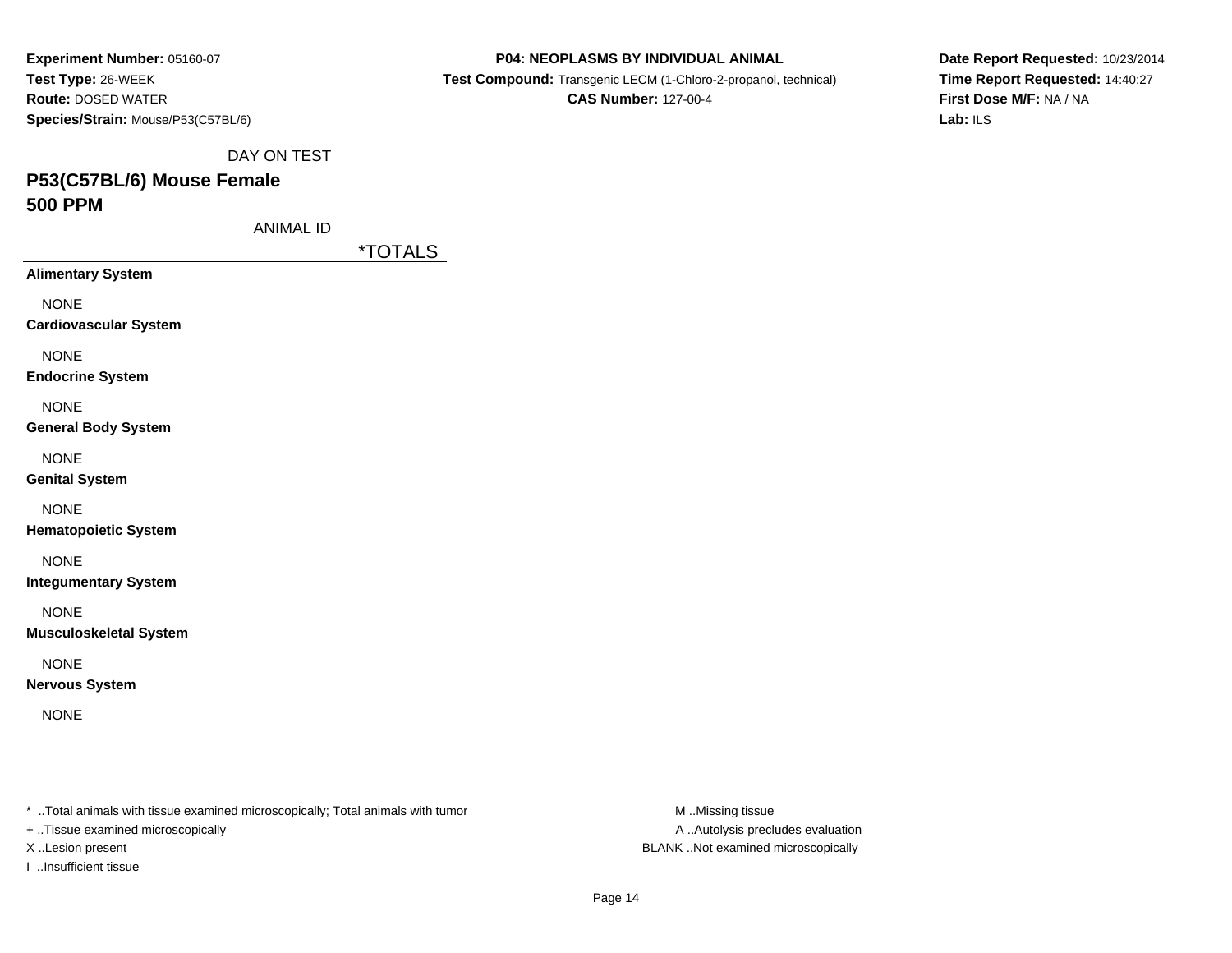| Experiment Number: 05160-07               |
|-------------------------------------------|
| Test Type: 26-WEEK                        |
| <b>Route: DOSED WATER</b>                 |
| <b>Species/Strain: Mouse/P53(C57BL/6)</b> |

**Test Compound:** Transgenic LECM (1-Chloro-2-propanol, technical)

**CAS Number:** 127-00-4

**Date Report Requested:** 10/23/2014**Time Report Requested:** 14:40:27**First Dose M/F:** NA / NA**Lab:** ILS

DAY ON TEST

# **P53(C57BL/6) Mouse Female500 PPM**

ANIMAL ID

\*TOTALS

**Respiratory System**

NONE

**Special Senses System**

NONE

**Urinary System**

NONE

#### **SYSTEMIC LESIONS**

Multiple Organ

 $\mathbf n$  0

\* ..Total animals with tissue examined microscopically; Total animals with tumor **M** ...Missing tissue M ...Missing tissue

+ ..Tissue examined microscopically

I ..Insufficient tissue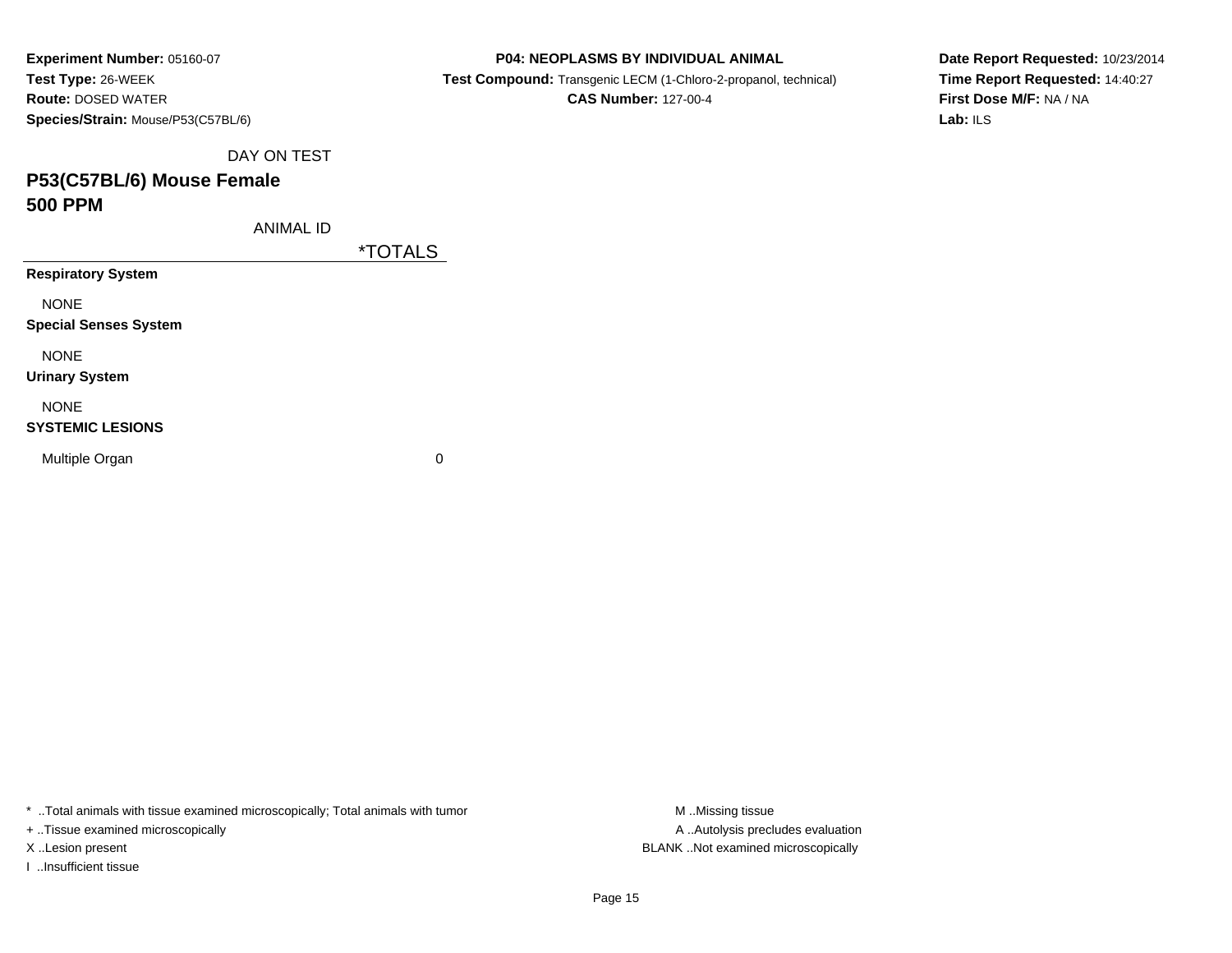**Test Type:** 26-WEEK

**Route:** DOSED WATER

**Species/Strain:** Mouse/P53(C57BL/6)

#### **P04: NEOPLASMS BY INDIVIDUAL ANIMAL**

**Test Compound:** Transgenic LECM (1-Chloro-2-propanol, technical)

### **CAS Number:** 127-00-4

**Date Report Requested:** 10/23/2014**Time Report Requested:** 14:40:27**First Dose M/F:** NA / NA**Lab:** ILS

| P53(C57BL/6) Mouse Female<br><b>1000 PPM</b>                                                                             | DAY ON TEST<br><b>ANIMAL ID</b> | $\boldsymbol{\theta}$<br>1<br>8<br>$\mathfrak{z}$<br>0<br>$\mathbf 0$<br>5<br>9<br>$\overline{0}$ | $\boldsymbol{\theta}$<br>$\boldsymbol{l}$<br>8<br>$\mathfrak{z}$<br>$\pmb{0}$<br>$\pmb{0}$<br>$\overline{5}$<br>9<br>6 | $\boldsymbol{\theta}$<br>1<br>8<br>$\boldsymbol{4}$<br>0<br>$\mathbf 0$<br>6<br>1<br>3 | $\pmb{\theta}$<br>$\boldsymbol{l}$<br>8<br>$\overline{\boldsymbol{4}}$<br>0<br>$\mathbf 0$<br>6<br>1<br>8 | $\boldsymbol{\theta}$<br>1<br>8<br>$\boldsymbol{4}$<br>0<br>0<br>$6\phantom{1}6$<br>3<br>$\overline{7}$ | $\boldsymbol{\theta}$<br>$\boldsymbol{l}$<br>8<br>$\boldsymbol{4}$<br>$\mathbf 0$<br>$\pmb{0}$<br>$\,6$<br>4<br>3 | $\pmb{\theta}$<br>1<br>8<br>$\boldsymbol{4}$<br>$\pmb{0}$<br>0<br>$6\phantom{1}6$<br>5<br>$\mathbf 0$ | $\pmb{\theta}$<br>$\boldsymbol{l}$<br>8<br>$\boldsymbol{4}$<br>0<br>0<br>6<br>5 | $\pmb{\theta}$<br>1<br>8<br>$\boldsymbol{4}$<br>$\mathbf 0$<br>0<br>6<br>$\frac{5}{2}$ | 0<br>1<br>8<br>$\boldsymbol{4}$<br>0<br>0<br>6<br>6 | <i><b>*TOTALS</b></i> |
|--------------------------------------------------------------------------------------------------------------------------|---------------------------------|---------------------------------------------------------------------------------------------------|------------------------------------------------------------------------------------------------------------------------|----------------------------------------------------------------------------------------|-----------------------------------------------------------------------------------------------------------|---------------------------------------------------------------------------------------------------------|-------------------------------------------------------------------------------------------------------------------|-------------------------------------------------------------------------------------------------------|---------------------------------------------------------------------------------|----------------------------------------------------------------------------------------|-----------------------------------------------------|-----------------------|
| <b>Alimentary System</b>                                                                                                 |                                 |                                                                                                   |                                                                                                                        |                                                                                        |                                                                                                           |                                                                                                         |                                                                                                                   |                                                                                                       |                                                                                 |                                                                                        | $\mathbf 0$                                         |                       |
| Liver<br>Salivary Glands<br>Stomach, Forestomach<br>Stomach, Glandular<br><b>Cardiovascular System</b>                   |                                 | $\ddot{}$<br>+<br>+<br>$\ddot{}$                                                                  | +<br>$\ddot{}$<br>$+$                                                                                                  | +<br>+<br>$+$<br>$\ddot{}$                                                             | +<br>+<br>$+$<br>$\ddot{}$                                                                                | +<br>+<br>$+$<br>$\ddot{}$                                                                              | +<br>$\ddot{}$<br>$+$<br>$\ddot{}$                                                                                | +<br>$\ddot{}$<br>$+$<br>$\ddot{}$                                                                    | +<br>+<br>$+$<br>$\ddot{}$                                                      | +<br>+<br>$+$<br>$\ddot{}$                                                             | +<br>+<br>$\ddot{}$<br>+                            | 10<br>10<br>10<br>10  |
| <b>NONE</b><br><b>Endocrine System</b>                                                                                   |                                 |                                                                                                   |                                                                                                                        |                                                                                        |                                                                                                           |                                                                                                         |                                                                                                                   |                                                                                                       |                                                                                 |                                                                                        |                                                     |                       |
| <b>Adrenal Cortex</b><br>Adrenal Medulla<br><b>Pituitary Gland</b><br><b>Thyroid Gland</b><br><b>General Body System</b> |                                 | +<br>+<br>$\ddot{}$<br>$\ddot{}$                                                                  | ٠<br>$+$<br>$\ddot{}$<br>$\ddot{}$                                                                                     | +<br>$\ddot{}$<br>$\ddot{}$<br>$\ddot{}$                                               | $+$<br>$\ddot{}$<br>$\ddot{}$                                                                             | +<br>$\ddot{}$<br>$\ddot{}$<br>$\ddot{}$                                                                | $+$<br>$\ddot{}$<br>$\ddot{}$                                                                                     | ٠<br>$\ddot{}$<br>$\ddot{}$<br>$\ddot{}$                                                              | $\ddot{}$<br>$\ddot{}$<br>$\ddot{}$                                             | +<br>+<br>$\ddot{}$<br>$\ddot{}$                                                       | +<br>$\ddot{}$<br>$\ddot{}$<br>$\ddot{}$            | 10<br>10<br>10<br>10  |
| <b>NONE</b>                                                                                                              |                                 |                                                                                                   |                                                                                                                        |                                                                                        |                                                                                                           |                                                                                                         |                                                                                                                   |                                                                                                       |                                                                                 |                                                                                        |                                                     |                       |
| <b>Genital System</b>                                                                                                    |                                 |                                                                                                   |                                                                                                                        |                                                                                        |                                                                                                           |                                                                                                         |                                                                                                                   |                                                                                                       |                                                                                 |                                                                                        |                                                     |                       |
| <b>Uterus</b><br><b>Hematopoietic System</b>                                                                             |                                 |                                                                                                   |                                                                                                                        |                                                                                        |                                                                                                           |                                                                                                         |                                                                                                                   | $\ddot{}$                                                                                             |                                                                                 |                                                                                        |                                                     | 1                     |
| Lymph Node, Mandibular<br>Spleen                                                                                         |                                 | +<br>$\ddot{}$                                                                                    |                                                                                                                        | +                                                                                      | +                                                                                                         | +<br>+                                                                                                  | +                                                                                                                 | М<br>+                                                                                                | M<br>+                                                                          | +                                                                                      | +<br>+                                              | 8<br>10               |

\* ..Total animals with tissue examined microscopically; Total animals with tumor **M** . Missing tissue M ..Missing tissue A ..Autolysis precludes evaluation + ..Tissue examined microscopically X ..Lesion present BLANK ..Not examined microscopicallyI ..Insufficient tissue